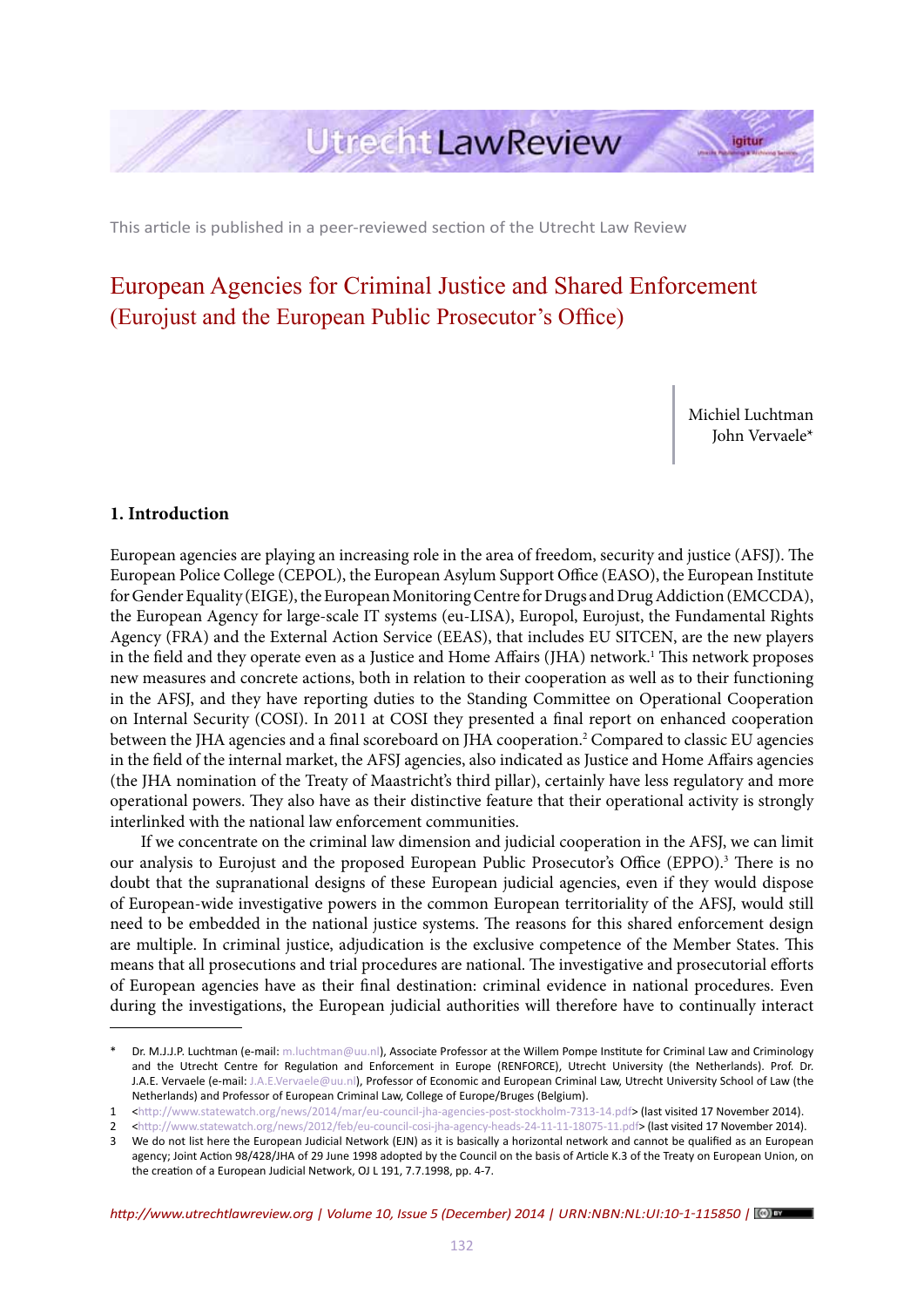with the national investigative authorities, through an exchange of information, the division of labour, joint investigative acts, the ex-ante authorization of coercive measures, et cetera.

However, some questions inevitably arise. How should shared enforcement in the criminal dimension of the AFSJ be designed and implemented to achieve the goals of the AFSJ? What is the importance of European territoriality? To which extent must domestic enforcement be harmonized in order to achieve equivalent standards and core values? Are European powers available to the national members of Eurojust or to the Delegate Public Prosecutors, or national powers, or a mix? What does this mean for the applicable human rights standards in the transnational territory? Are they defined at the European or at the national level? Is there joint responsibility by Member States and the EU for guaranteeing the rights of the defence and fair trial rights in relation to the pre-trial investigation? Who is competent for the ex-ante and ex-post judicial review? What does it mean for the admissibility of any evidence obtained?

In this article, we will proceed with these questions through the lens of an age-old debate on criminal law. Ever since the Age of Enlightenment and the rise of the nation state, the latter is considered to be the main vehicle for administering criminal justice on a certain territory, over a certain group of individuals. States possess the competences to define the legal framework and rules for the functioning of society, to enforce those rules and to take action against citizens in case of non-compliance. This triple jurisdiction includes the nation state's monopoly over the use of power, including the power to punish (*ius puniendi*). State actors may not exercise this power in an arbitrary manner. Their actions must therefore have a sound legal basis in the law and respect the separation of powers, judicial independence, as well as fundamental rights and liberties. In that way, the nation state guarantees the liberty, equality *and* the security of its citizens. This basic scheme reflects the very essence of the rule of law (or *Rechtsstaat*).

Consequently, it is the law and the law alone that may define criminal offences and sanctions,<sup>4</sup> and it determines that subsequent *criminal charges* may only be brought before a *tribunal established by law*, which in turn must follow pre-established procedures that respect defence rights (*nullum judicium sine*  lege).<sup>5</sup> Evidence needed to substantiate those charges may not be gathered where investigative measures (house searches, etc.) infringe upon the privacy of the individual and a decent legal basis is lacking.6 The rule of law (or 'legality', in its stricter interpretation)<sup>7</sup> thus offers safeguards against *arbitrary* prosecution, conviction and punishment by reducing executive (and judicial) *discretion*.

The question is how this basic scheme of criminal law doctrine influences the notion of shared enforcement, and how, in turn, it is itself influenced by that notion. Within the context of the nation state, the law is able to achieve its functions by addressing three different dimensions. First, there is a substantive dimension that demands that the law must be sufficiently precise regarding its content; it must be sufficiently accessible and foreseeable to citizens, so as to enable them to regulate their conduct and to enable a certain degree of control over state actors (*substantive dimension*). Secondly, the law must define the ground rules for the judicial organisation and guarantee its independence vis-à-vis other branches of state power in order to ensure effective legal protection (*institutional dimension*). Thirdly, the law must define the procedures that are needed to effectuate rights. Criminal procedures must meet minimum requirements of procedural fairness (*procedural dimension*).

By focusing on the legal regimes for the EPPO and Eurojust that are currently on the legislative table, this article will in essence deal with (parts of) the rule of law debate in criminal law, but now in the unique multilevel institutional setting of the European Union. As the emerging EU criminal justice system is far from harmonized and depends heavily on its interaction with the national legal orders of the

<sup>4</sup> Art. 7 European Convention on Human Rights (ECHR); Art. 49 EU Charter of Fundamental Rights (CFR).

<sup>5</sup> See Art. 6 ECHR; Art. 47 CFR; see also ECtHR 22 June 2000, *Coëme et al. v Belgium*, appl. nos. 32492/96, 32547/96, 32548/96, 33209/96 & 33210/96, Para. 98.

See Art. 8 ECHR and Art. 7 CFR.

On the *rule of law* in its many diverse ('thick' and 'thin') interpretations, see, inter alia, Venice Commission (European Commission for Democracy through Law), *Report on the Rule of Law, no. CDL-AD(2011)003rev,* Council of Europe 2011 (in general); J. Waldron, 'The Concept and the Rule of Law', 2008 *Georgia Law Review* 43, no. 1, pp. 1-62 (in criminal law); P.P. Craig, 'Formal and substantive conceptions of the rule of law: an analytical framework', 1997 *Public Law*, pp. 467-487; D. Kochenov, 'The EU rule of law: Cutting paths through confusion', 2009 *Erasmus Law Review* 2, no. 1, pp. 5-24 (in the European Union).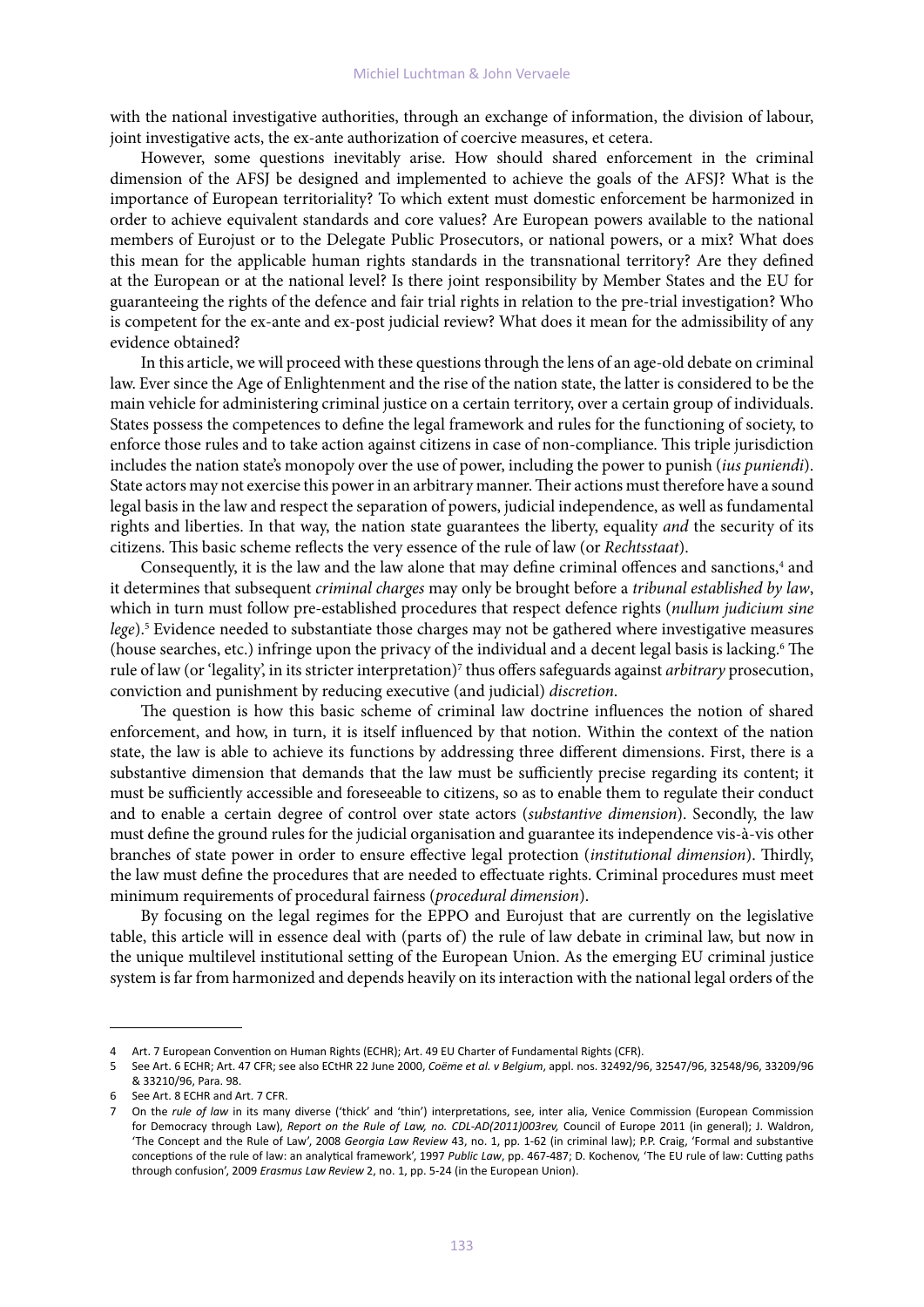Member States, the proposed decentralized structures of the EPPO and Eurojust will result in a mixture of applicable European and national law with respect to:

- a) the applicable law for the definition and scope of the powers, including civil rights and liberties and procedural rights (*substantive dimension*);
- b) the applicable law for judicial control (*institutional dimension*);
- c) the applicable law for the admissibility of evidence (*procedural dimension*).

We will proceed in the following by focusing, first, on the institutional basis for the establishment of Eurojust and the EPPO (Section 2), followed by an initial analysis of their proposed institutional design in light of the three dimensions just mentioned (Section 3). From thereon, we will focus in more detail on the position of the citizen vis-à-vis these new players at the European level (Section 4).

One final caveat: obviously, our ambition cannot be to offer an all-encompassing answer to the foregoing questions, if only because the developments that we describe are in a state of flux, particularly with regard to the EPPO. The original proposal for the EPPO has meanwhile undergone some significant changes by the Council,<sup>8</sup> partly due to the yellow card that was aimed against the Commission's proposal by a series of national parliaments. At this point in time, it is therefore of no use to offer detailed analyses of the proposals themselves, as these will most likely undergo further modifications. Rather, we aim to focus on the bigger picture. Our ambition is to offer a first analysis of the problems that we anticipate. The relevance of the debates within criminal law are also of concern to similar developments in the areas of financial supervision (ECB and ESMA), and, possibly, other areas of EU law, such as consumer and data protection.

# **2. Shared enforcement by Eurojust and the EPPO: the institutional framework**

Under the Lisbon Treaty, the Union has set as a key objective to maintain and develop the Union as an area of freedom, security and justice in which both the free movement of persons and the prevention and combating of crime are assured (Article 3(2) TEU). In Title V of the TFEU, on the AFSJ, Article 67(3) elaborates the tools:

'The Union shall endeavour to ensure a high level of security through measures to prevent and combat crime, racism and xenophobia, and through measures for coordination and cooperation between police and judicial authorities and other competent authorities, as well as through the mutual recognition of judgments in criminal matters and, if necessary, through the approximation of criminal laws.'

Under Chapter 4 of Title V, on judicial cooperation in criminal matters, the missions and competences of Eurojust and the EPPO are an integral part of the AFSJ.

# *2.1. Eurojust and the 2013 Eurojust reform proposal*

Eurojust has been entrusted in Article 85 TFEU with a European mission and with supranational powers to strengthen judicial cooperation in criminal matters and to coordinate investigation and prosecutions when it comes to the surrender of suspects or convicted persons, the transnational gathering of evidence, the transnational execution of sanctions, et cetera.<sup>9</sup>

In its July 2013 reform proposal,<sup>10</sup> Eurojust has been clearly labelled in the title as an European Union Agency for Criminal Justice Cooperation. One has to take into account the history of Eurojust in

<sup>8</sup> Compare the original Proposal for a Council Regulation on the establishment of the European Public Prosecutor's Office, COM(2013) 534 (hereinafter: the original proposal) with the most recent version we could find in Council document 9478/14 of 6 May 2014 (hereinafter named after the current (June 2014) Presidency: the Greek proposal).

<sup>9</sup> On Eurojust in general, see A. Suominen, 'The Past, Present and the Future of Eurojust', 2008 *Maastricht Journal* 15, no. 2, pp. 217-234; J.A.E. Vervaele, 'European Enforcement Agencies in the Area of Freedom, Security and Justice: the Eurojust-European Public Prosecutor binomial', *5th European Jurists' Forum,* Budapest, 2009; M. Groenleer, *The autonomy of European Union Agencies*, 2009; M. Busuioc, *The Accountability of European Agencies – Legal Provisions and Ongoing Practices*, 2010.

<sup>10</sup> Proposal for a Regulation on the European Union Agency for Criminal Justice Cooperation (Eurojust), 17 July 2013, COM(2013) 535 final.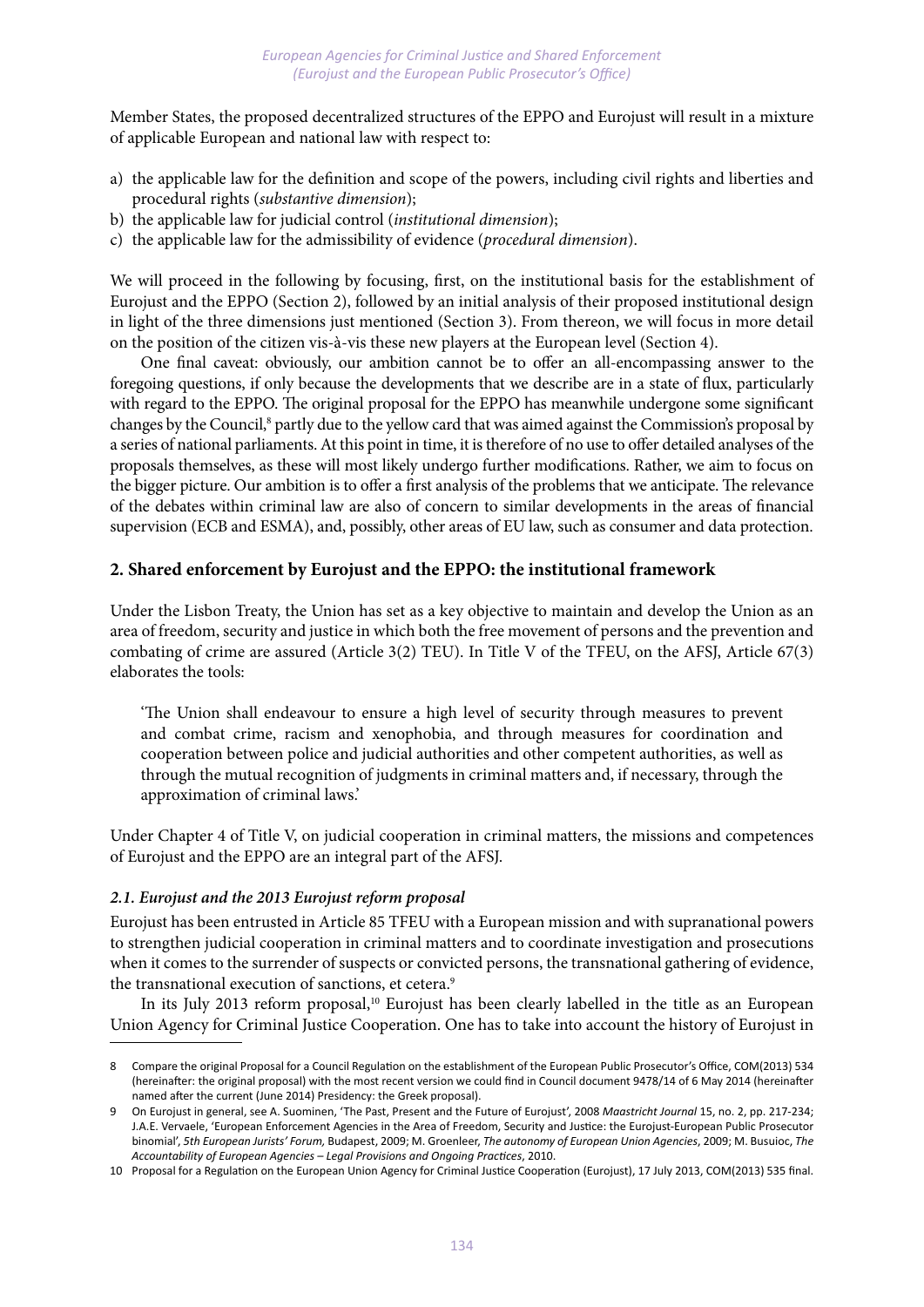order to understand the more than symbolic meaning of this label. The discussion on the establishment of a judicial cooperation unit was first held at the special 1999 European Council Meeting in Tampere on the AFSJ and the European Council agreed in its Conclusion 46 that Eurojust should be set up. However, it was at the initiative of Portugal, France, Sweden and Belgium that a provisional judicial cooperation unit was formed in 2000, under the name of Pro-Eurojust. It was clearly a governmental body that was operating from the Council buildings in Brussels. In 2002, Eurojust was established formally by a Council decision.<sup>11</sup> Eurojust became a Union body with legal personality, but the national members of Eurojust (its arms and legs, so to speak) remained financed and governed by their Member States (Preamble, Recital 4). In the July 2013 reform proposal, the Commission underlined in the Preamble that the institutional European dimension of Eurojust will be enhanced through the Commission's participation in the management of the agency and the involvement of the European Parliament and national parliaments in the evaluation of its activities (Recital 6). The Commission will also be represented in the Eurojust College when it exercises its management functions and in the Executive Board to ensure the non-operational supervision and strategic guidance of Eurojust (Recital 15). Even if the Member States remain responsible for the salaries of their national members, their activity within Eurojust shall be considered as the operational expenditure of Eurojust.

# *2.2. The proposal on the European Public Prosecutor's Office (EPPO)*

Article 86 TFEU provides a legal basis to establish the European Public Prosecutor's Office (EPPO) and also elaborates on the regulatory specifications when it comes to the investigation, prosecution and adjudication of crimes affecting the financial interest of the European Union (PIF crimes)or, if extended by the European Council, serious crimes having a cross-border dimension:

- '1. In order to combat crimes affecting the financial interests of the Union, the Council (…) may establish a European Public Prosecutor's Office from Eurojust (…)
- 2. The European Public Prosecutor's Office shall be responsible for investigating, prosecuting and bringing to judgment, where appropriate in liaison with Europol, the perpetrators of, and accomplices in, offences against the Union's financial interests, as determined by the regulation provided for in paragraph 1. It shall exercise the functions of prosecutor in the competent courts of the Member States in relation to such offences.
- 3. The regulations referred to in paragraph 1 shall determine the general rules applicable to the European Public Prosecutor's Office, the conditions governing the performance of its functions, the rules of procedure applicable to its activities, as well as those governing the admissibility of evidence, and the rules applicable to the judicial review of procedural measures taken by it in the performance of its functions.
- 4. The European Council may, at the same time or subsequently, adopt a decision amending paragraph 1 in order to extend the powers of the European Public Prosecutor's Office to include serious crime having a cross-border dimension and amending accordingly paragraph 2 as regards the perpetrators of, and accomplices in, serious crimes affecting more than one Member State. The European Council shall act unanimously after obtaining the consent of the European Parliament and after consulting the Commission.'

In June 2013, the Commission submitted to the Council its proposal for a regulation.<sup>12</sup> The EPPO will not deal with the horizontal judicial cooperation between national judicial authorities, as Eurojust does, but its essence is that it will act through a vertical setting as an investigative and prosecutorial office in the combined territory of the Union's Member States, being a single legal area (Article 25(1) of the proposed regulation). Fourteen chambers of eleven national parliaments<sup>13</sup> have meanwhile sent reasoned opinions to the Commission, thus triggering the subsidiarity control mechanism, also called

<sup>11</sup> Council Decision of 28 February 2002 setting up Eurojust with a view to reinforcing the fight against serious crime, OJ L 63, 6.3.2002, pp . 1-13.

<sup>12</sup> Proposal for a Council Regulation on the establishment of the European Public Prosecutor's Office, COM(2013) 534.

<sup>13</sup> See: <http://www.ipex.eu/IPEXL-WEB/home/home.do>, last visited 17 November 2014.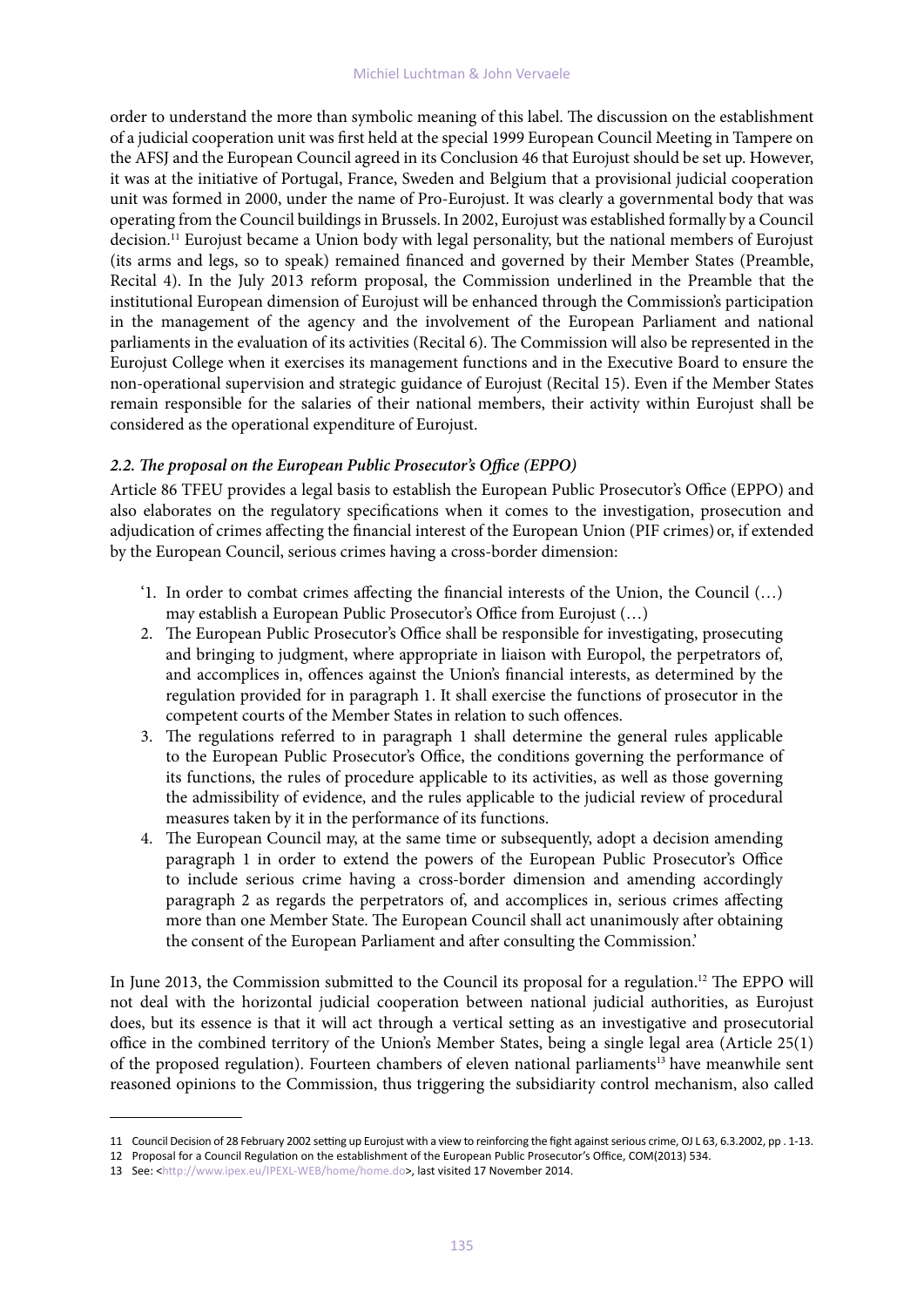'the yellow card', provided for in Article 7(2) of Protocol No. 2. The threshold of Article 7(3) of Protocol No. 2 (14 Member States) to trigger a review has however not been reached. In addition, it is to be noted that four national parliaments sent opinions in the framework of the political dialogue which did not consider the proposal to be incompatible with the principle of subsidiarity. The Commission confirmed that its proposal complies with the principle of subsidiarity as enshrined in the EU Treaties and decided to maintain its proposal explaining the reasoning behind this decision.<sup>14</sup> Nonetheless, in May 2014 the Greek Presidency submitted a revision of the text of the Commission's proposal.<sup>15</sup>

In the original proposal, the central office of the EPPO consists of the European Public Prosecutor with Deputies, but also of European Delegated Prosecutors who act within their national jurisdictions:

'The investigations and prosecutions of the European Public Prosecutor's Office shall be carried out by the European Delegated Prosecutors under the direction and supervision of the European Public Prosecutor. Where it is deemed necessary in the interest of the investigation or prosecution, the European Public Prosecutor may also exercise his/her authority directly in accordance with Article 18(5).'16

It follows that the European Public Prosecutor will lead the investigation himself/herself (only) if this appears necessary in the interest of the efficiency of the investigation or prosecution on the grounds of one or more of the following criteria:

- a) the seriousness of the offence;
- b) specific circumstances related to the status of the alleged offender;
- c) specific circumstances related to the cross-border dimension of the investigation;
- d) the unavailability of national investigation authorities; or
- e) a request of the competent authorities of the relevant Member State.17

The revision by the Greek Presidency changes the proposed structure of the EPPO. It includes a new governing structure within the EPPO, whereby the vertical structure (a centralized European Public Prosecutor's Office – decentralized Delegated Public Prosecutors) is replaced by a College of European Prosecutors and by so-called Permanent Chambers. Under that model, the College would be responsible for policy and strategic management. Several Permanent Chambers, composed of the European Chief Prosecutor, Deputies and one or more permanent members of the College, would be set up to supervise the operational activities of the EPPO. These Chambers have the task of directing and monitoring the investigations. However, all investigations and prosecutions will be conducted in the Member States by European Delegated Prosecutors (at least two per Member State). It is only following a report from the competent European Delegated Prosecutor that the Permanent Chambers may give instructions in a specific investigation or prosecution through the competent European Prosecutor.

# **3. The proposed regulatory designs for shared enforcement in the AFSJ**

## *3.1. Eurojust*

## *3.1.1. Applicable law for the definition and scope of the enforcement powers*

Concerning the proper judicial powers of Eurojust, both in the dimension of the College or through its national members, there is a great deal of new potential in Article 85 TFEU, including the initiation of criminal investigations or requesting or ordering such an investigation and the binding resolution of (negative or positive) conflicts of jurisdiction in the AFSJ:

<sup>14</sup> COM(2013) 851 final, <http://ec.europa.eu/justice/criminal/files/1\_en\_act\_part1\_v4.pdf>, last visited 17 November 2014.

<sup>15</sup> See: <http://register.consilium.europa.eu/doc/srv?l=EN&f=ST%209478%202014%20INIT>, last visited 17 November 2014.

<sup>16</sup> Art. 6(4) of the proposed regulation.

<sup>17</sup> Art. 5 of the proposed regulation.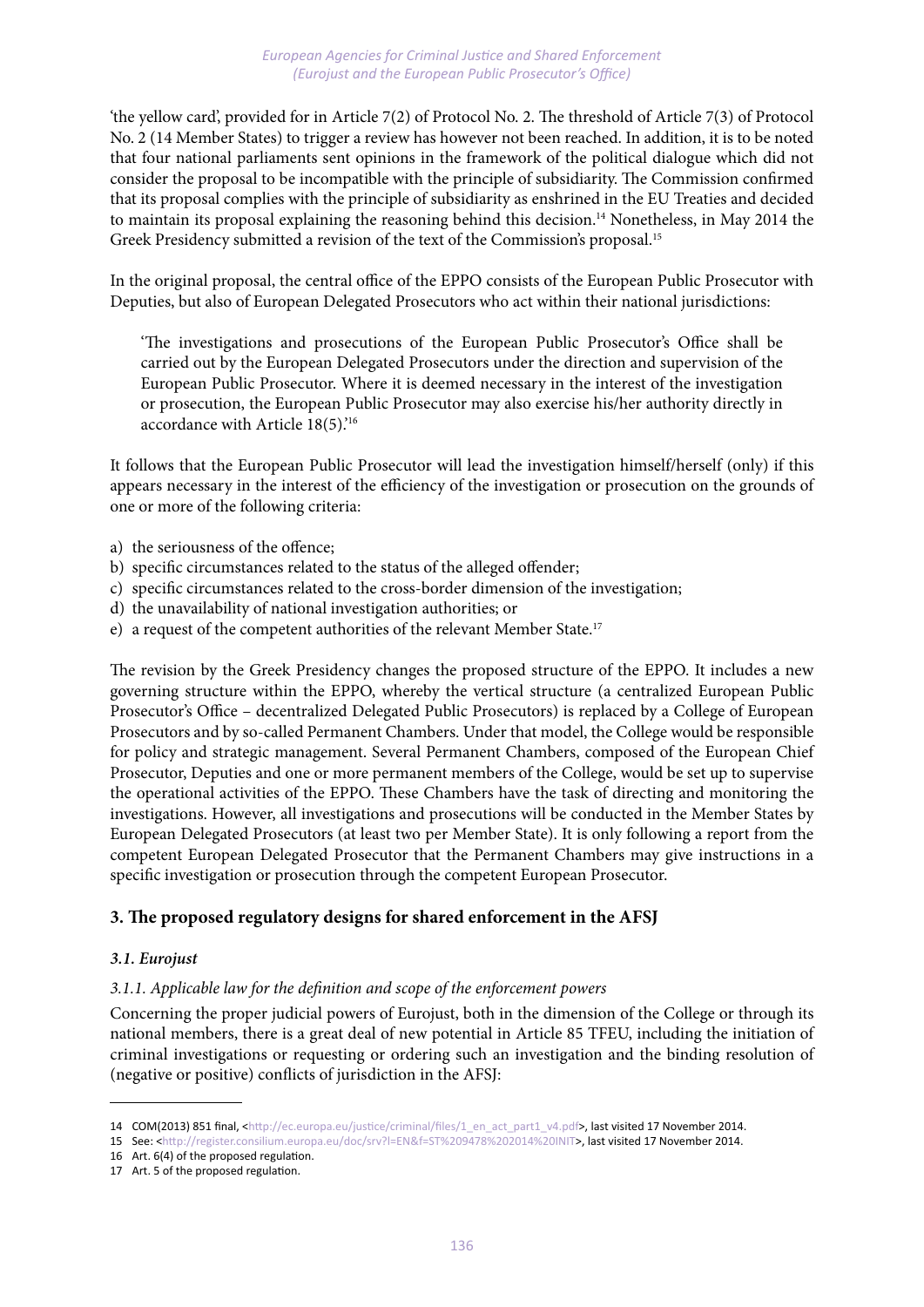- '1. Eurojust's mission shall be to support and strengthen coordination and cooperation between national investigating and prosecuting authorities in relation to serious crime affecting two or more Member States or requiring a prosecution on common bases, on the basis of operations conducted and information supplied by the Member States' authorities and by Europol (…) These tasks may include:
	- (a) the initiation of criminal investigations, as well as proposing the initiation of prosecutions conducted by competent national authorities, particularly those relating to offences against the financial interests of the Union;
	- (b) the coordination of investigations and prosecutions referred to in point (a);
	- (c) the strengthening of judicial cooperation, including by resolution of conflicts of jurisdiction and by close cooperation with the European Judicial Network. (…)'

In the July 2013 reform proposal relevant articles deal with the tasks and competences of Eurojust (Articles 2-3) and with the operational functions of Eurojust (Articles 4 and 8). The reach of the articles is much more limited than the potential of Article 85 TFEU, when it comes to the judicial powers of Eurojust, but it does contain some elements that could be used to develop the European dimension of Eurojust.

Article 2(1) on the tasks states that Eurojust shall support and strengthen coordination and cooperation between national investigating and prosecuting authorities in relation to serious crimes affecting two or more Member States, or requiring a prosecution on a common basis. The latter is new and can refer to the common interests of the AFSJ. In Article 2(3), it is also stipulated that Eurojust shall exercise its tasks at the request of the competent authorities of the Member States or on its own initiative. This 'own initiative' can be used to fill in the European dimension in the AFSJ. Member States are aware of this and are therefore questioning this phrasing during the negotiations.<sup>18</sup>

Article 4 of the reform proposal, that deals with the operational functions of Eurojust, stipulates in Paragraphs 2 and 4:

- '2. In the exercise of its tasks, Eurojust may ask the competent authorities of the Member States concerned, giving its reasons, to:
	- a) undertake an investigation or prosecution of specific acts;
	- b) accept that one of them may be in a better position to undertake an investigation or to prosecute specific acts;
	- c) coordinate between the competent authorities of the Member States concerned;
	- d) set up a joint investigation team in accordance with the relevant cooperation instruments;
	- e) provide it with any information that is necessary to carry out its tasks;
	- f) take special investigative measures;
	- g) take any other measure justified for the investigation or prosecution. (…)
- 4. Where two or more Member States cannot agree on which of them should undertake an investigation or prosecution following a request made under point (b) of paragraph 2, Eurojust shall issue a written opinion on the case. The opinion shall be promptly forwarded to the Member States concerned.'

Article 4(2) thus does not include any proper powers to initiate criminal investigations at all. Requests by Eurojust cannot be considered as binding mutual legal assistance (MLA) requests or mutual recognition (MR) orders. Finally, Article 4(4) does not include binding decisions on conflicts of jurisdiction either. However, Article 8, dealing with the powers of the national members, stipulates:

'2. In agreement with the competent national authority the national members shall: a) order investigative measures;

<sup>18</sup> See for instance the Comments from Sweden on Articles 1-8 of the Draft Regulation, <http://db.eurocrim.org/db/en/doc/2021.pdf>, last visited 14 November 2014.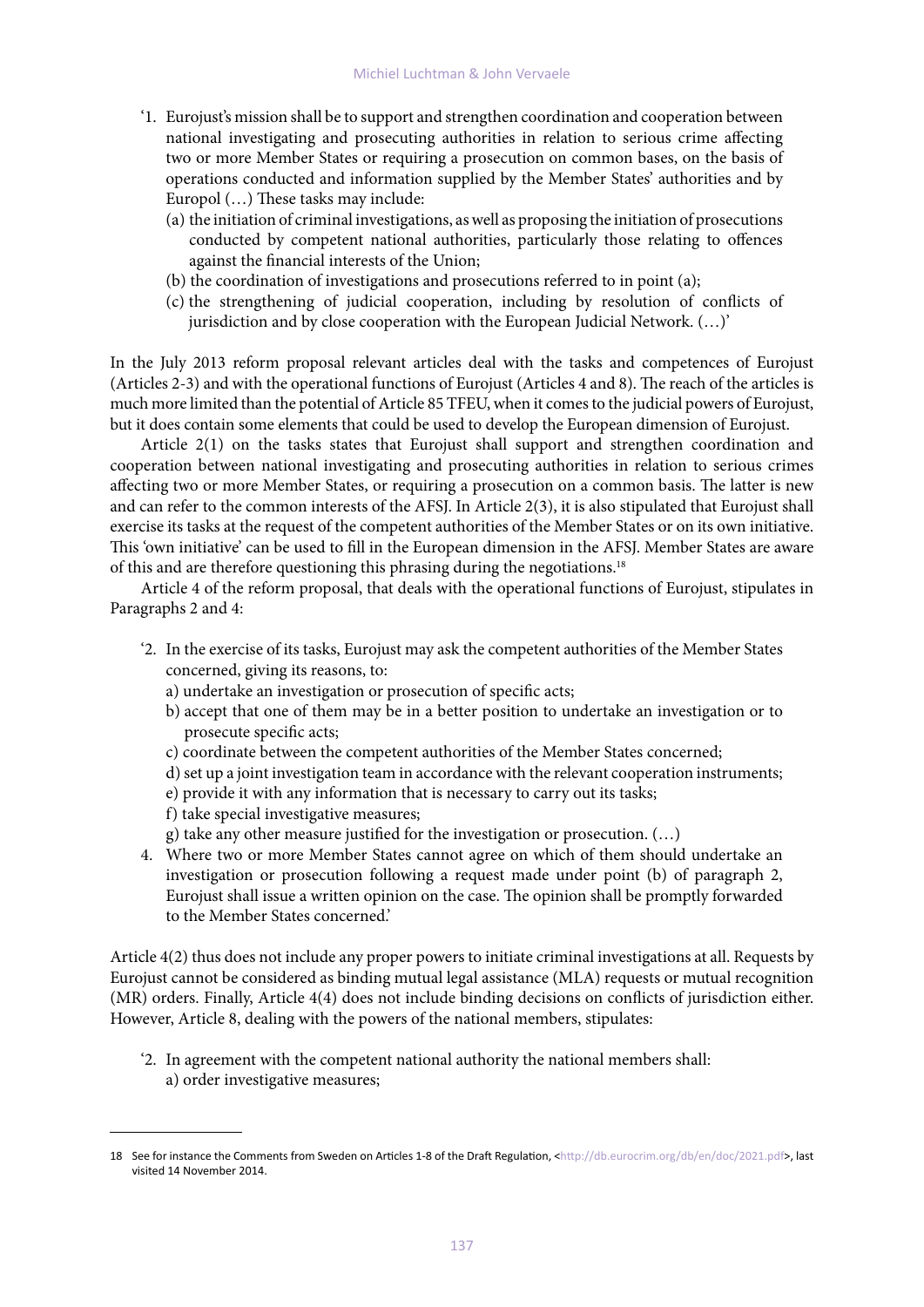- b) authorise and coordinate controlled deliveries in the Member State in accordance with national legislation.
- 3. In urgent cases when timely agreement cannot be reached, the national members shall be competent to take the measures referred to in paragraph 2, informing as soon as possible the national competent authority.'

To sum up, the proposal thus contains far-reaching ordering powers for the national member in his own jurisdiction, that in a case of urgency can be exercised without prior agreement by the competent national authorities. This means that a vertical chain of command is introduced between the national member of Eurojust, being part of an European agency, and the national law enforcement authorities. The vertical chain of command includes all investigative measures, also the most coercive ones. Even if the reform proposal remains silent on the precise interaction between the order of the national member and the execution by the national law enforcement community, there is no doubt that this power of the national member of Eurojust penetrates national systems and will challenge statist prerogatives.19

#### *3.1.2. Legal consequences for safeguards, judicial control and the admissibility of evidence*

From the point of view of the judicial authorities, Eurojust does not currently take binding decisions on the choice of jurisdiction and is not sending out binding orders concerning investigative measures. For that reason the operational powers do not directly change the legal position of the defendants in criminal proceedings. Their rights and duties are ultimately and mainly affected by the national dimension of criminal justice.<sup>20</sup>

If Article 8(2) on the operational powers of the national member would survive the negotiations, the question can be raised whether this reasoning can be upheld. The authorizations and orders are decisions of a national member in its legal order, but the national member is fully part of the European Agency for Criminal Justice Cooperation (Eurojust) and thus acting on behalf of Eurojust. The thesis could thus be defended that the decisions of the national member are Eurojust decisions with legal consequences in the national legal order of the national member concerned. We will come back to this in Section 4.3.

#### *3.2. EPPO*

## *3.2.1. Applicable law for the definition and scope of the enforcement powers*

When it comes to the opening and closing of the investigation and the decision to prosecute or to drop the case, there is no doubt that these decisions are taken by the EPPO on the basis of European law.21 However, when it comes to the operational powers of the EPPO, the situation is rather unclear and complex. Several recitals in the Preamble of the original proposal dealing with this.<sup>22</sup> Recital 7 states that the mandate of the EPPO requires autonomous powers of investigation and prosecution, including the ability to carry out investigations in cross-border or complex cases. However, Recital 9 underlines that, as a rule, the investigations of the EPPO should be carried out by European Delegated Prosecutors in the Member States, albeit that in cases involving several Member States or cases which are of a particular complexity, the efficient investigation and prosecution may require that the European Public Prosecutor also exercises his powers by instructing national law enforcement authorities. Recital 14 goes in the same direction: the operational activities of the EPPO should be carried out under the instruction and on behalf of the European Public Prosecutor by the designated European Delegated Prosecutors or their national staff in the Member States. The Commission is fully aware of the importance of determining the rules of procedure which are applicable to the activities of the EPPO (Recital 14). However, it considers that detailed provisions would be disproportionate and can be left to national law (Recital 14).

<sup>19</sup> N. Walker, 'In search of the Area of Freedom, Security and Justice: A constitutional Odyssey', in N. Walker (ed.), *Europe's Area of Freedom, Security and Justice*, 2004, p. 22.

<sup>20</sup> See, for instance, Herrnfeld in M. Luchtman (ed.), *Choice of forum in cooperation against EU financial crime – Freedom, security and justice & the protection of specific EU-interests,* 2013.

<sup>21</sup> This will also remain the case under the Greek proposal.

<sup>22</sup> The Greek proposal as it stands to date is even completely silent on the matter.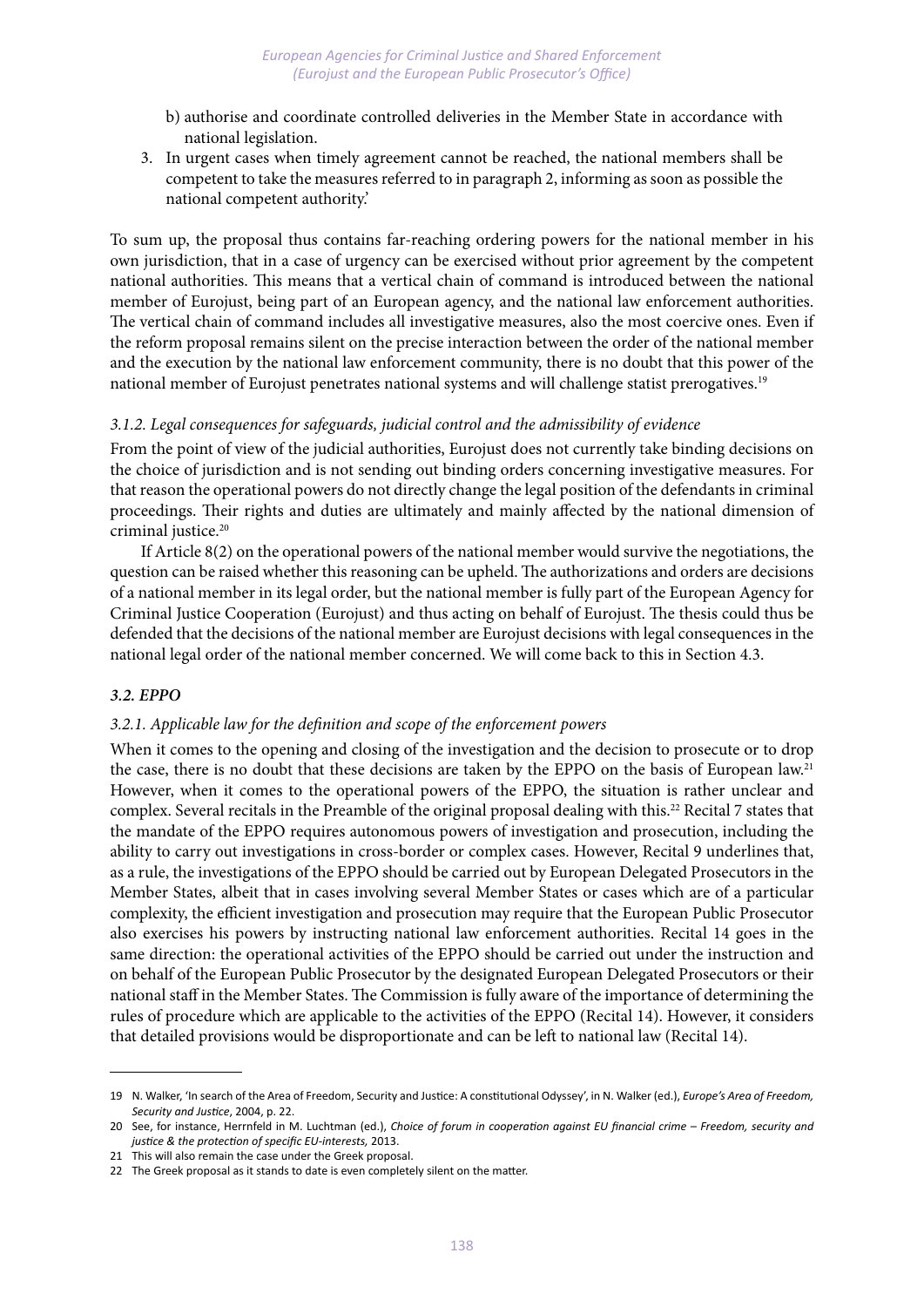#### Michiel Luchtman & John Vervaele

The articles in the original proposal do not offer a clearer picture. Article 25(1), dealing with the EPPO's authority to investigate, clearly takes as a starting point the combined territory of the Union's Member States as a single legal area in which the EPPO may exercise its investigative and prosecutorial competence. The article does not use the concept of European territoriality, which would mean that for the purpose of conducting investigations and prosecutions the EPPO would operate in one single legal area and would not need instruments of mutual legal assistance or mutual recognition. However, the combined territory of the Union's Member States is equivalent to the common territory of the AFSJ and could thus be qualified as a single territory. It is not without importance that Article 4(2) makes a clear distinction between different types of investigative tasks of the EPPO. In some situations the EPPO will only supervise the investigations; in others it will direct them itself. The same distinction is reflected in Article 6(4), when stipulating the structure and organisation of the EPPO:

'The investigations and prosecutions of the European Public Prosecutor's Office shall be carried out by the European Delegated Prosecutors under the direction and supervision of the European Public Prosecutor. Where it is deemed necessary in the interest of the investigation or prosecution, the European Public Prosecutor may also exercise his/her authority directly in accordance with Article 18(5).'

However, in cases where the European Public Prosecutor exercises his/her authority directly and is allowed to use his/her autonomous investigative powers, Paragraph 6 clearly imposes new conditions:

'Where the investigation is undertaken by the European Public Prosecutor directly, he/she shall inform the European Delegated Prosecutor in the Member State where the investigation measures need to be carried out. Any investigation measure conducted by the European Public Prosecutor shall be carried out in liaison with the authorities of the Member State whose territory is concerned. Coercive measures shall be carried out by the competent national authorities.'

Article 18, dealing with the conduct of the investigations and thus with the use of investigative powers, is mostly adopting an approach based on national jurisdiction. The authority conducting the investigation will be the European Delegated Prosecutor, under the supervision of the EPPO. In the case of cross-border cases, the article even refers in Paragraph 3 to the setting up of joint teams. The powers of the EPPO are summarized in Paragraph 4 as monitoring, coordinating and instructing. It is only in Paragraph 5 that the autonomous investigative powers of the EPPO are again stipulated and are submitted to a set of criteria.

If we combine this with Article 26, that lists the non-coercive and coercive investigative measures, it becomes very clear that the tasks and powers of the EPPO, in its autonomous investigative function, are limited to non-coercive measures and that even in those cases the EPPO may be obliged to ask for judicial ex-ante authorization if national law prescribes this:

- '4. Member States shall ensure that the investigative measures referred to in points (a)-(j) of paragraph 1 are subject to authorisation by the competent judicial authority of the Member State where they are to be carried out.
- 5. The investigative measures referred to in points (k)-(u) of paragraph 1 shall be subject to judicial authorisation if required by the national law of the Member State where the investigation measure is to be carried out.
- 6. If the conditions set out in this Article as well as those applicable under national law for authorising the measure subject to the request are met, the authorisation shall be given within 48 hours in the form of a written and reasoned decision by the competent judicial authority.'

The final picture is that (already under the original proposal, but certainly after its modifications) the EPPO will be dependent on the delegates in the national legal order for coercive measures. Those delegates will apply the (partially harmonized) national criminal procedure. Moreover, the Delegated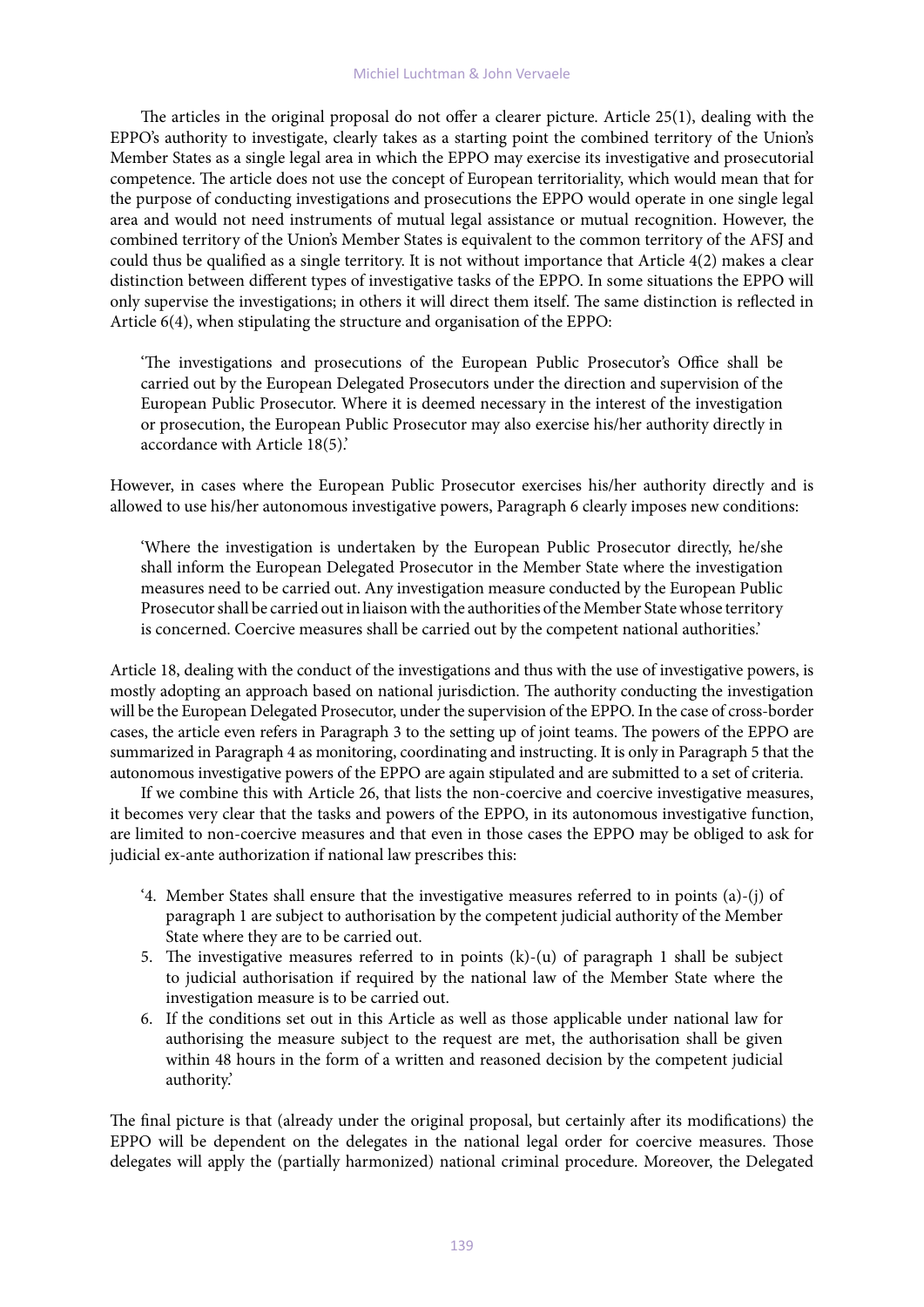Prosecutors will wear a double-sided hat. Based on Article 6 they have exclusive competence for EPPO offences, but can also exercise their function as national prosecutors. This can result in an investigative and prosecutorial outcome that is not very different from the actual situation, which has been qualified as not achieving effective enforcement. Moreover, there is the risk that the national authorities will face an unclear division of labour, allowing them to hide behind national priorities and obstacles, or not preventing an overlap of enforcement efforts. It is also astonishing that the relation between the investigative powers of the EPPO and the mutual legal assistance and mutual recognition instruments remains unclarified in the text.

The revision by the Greek Presidency does not only include a new governing structure within the EPPO (College, Permanent Chambers, European Prosecutors, European Delegated Prosecutors), but seems<sup>23</sup> to deduce from the fact that all investigations and prosecutions will be conducted in jurisdictions of the Member States that the proposal no longer has to deal with rules of procedure on investigations and related procedural safeguards. In that case, the applicable law for the definition and scope of the enforcement powers would be exclusively national.

#### *3.2.2. Legal consequences for safeguards, judicial control and the admissibility of evidence*

When it comes to the applicable procedural safeguards and human rights standards the recitals of the original EPPO proposal contain several references. Both Recitals 17 and 33 enshrine the full application of the CFR, especially Articles 47-48 and 50. Moreover, according to Recital 34, the harmonized procedural safeguards under Article 82 TFEU also apply. Thirdly, the recital refers to extra guarantees in the proposed regulation. Finally, Recital 11 refers to the ex-ante judicial control over coercive investigation powers and the ex-post judicial control by the trial court as to the compliance of the gathered evidence with the CFR.

Concerning human rights standards, Article 11(1) of the original proposal leaves no doubt as to the application of the CFR. Article 32 deals specifically with the rights of suspects and accused persons and imposes on the EPPO the obligation of fully complying with the rights of the defence and the right to a fair trial under the CFR and with the harmonized procedural safeguards under Article 82 TFEU, plus the right to remain silent and the right to be presumed innocent as well as the right to legal aid.

The original proposal does not deal explicitly with the transnational application of these standards. As most of the human rights standards will apply when applying coercive measures or at the trial setting, they will inevitably apply through national applicable law. Neither does it deal with criteria for the choice of the investigative jurisdiction.<sup>24</sup> The EPPO is thus free to call in or activate delegates in the national jurisdictions, and can thus 'optimalise' enforcement opportunities (forum shopping) in the AFSJ.

In line with the decentralized exercise of the coercive measures, the EPPO will need ex-ante authorization for all listed coercive measures under Article 26(1) (a-j) and for other measures if required by national law, by the competent judicial authority of the Member State where the investigation is to be carried out. This means that there is a 'géometrie variable' when it comes to the need for ex-ante authorization. The requirements and procedures of ex-ante judicial authorization are not harmonized and thus fully depend on national law. To give an example: can a judicial authorization be challenged on appeal (when it is not secret); does the appeal have a suspending effect? Finally, the original proposal does not apply the mutual recognition regime to the ex-ante judicial authorization.25 This means that the EPPO has to seek judicial authorization in every single jurisdiction where it wants to trigger coercive measures.

From the point of view of the EPPO's investigative and prosecutorial interests this is without any doubt a complex patchwork. However, the EPPO can also optimalise enforcement through its choices of the territorial jurisdictions. Digital evidence is for instance easy to obtain from several jurisdictions. As a result of free movement, the same is increasingly true for evidence to be provided by European citizens (witness evidence, for instance). It can therefore be interesting to select a certain jurisdiction (and exante judicial authorization) because of its favorable requirements and proceedings from a prosecutor's

<sup>23</sup> This is not textually laid down in the revision, but is echoed in the negotiations.

<sup>24</sup> An exception to this is found in Art. 18(5) of the original proposal, which has been omitted in the revised Greek version.

<sup>25</sup> As is the case, for instance, under the Luxembourg Model Rules, see Art. 7(2) and Section 4 of those rules; <www.eppo-project.eu>, last visited 14 November 2014.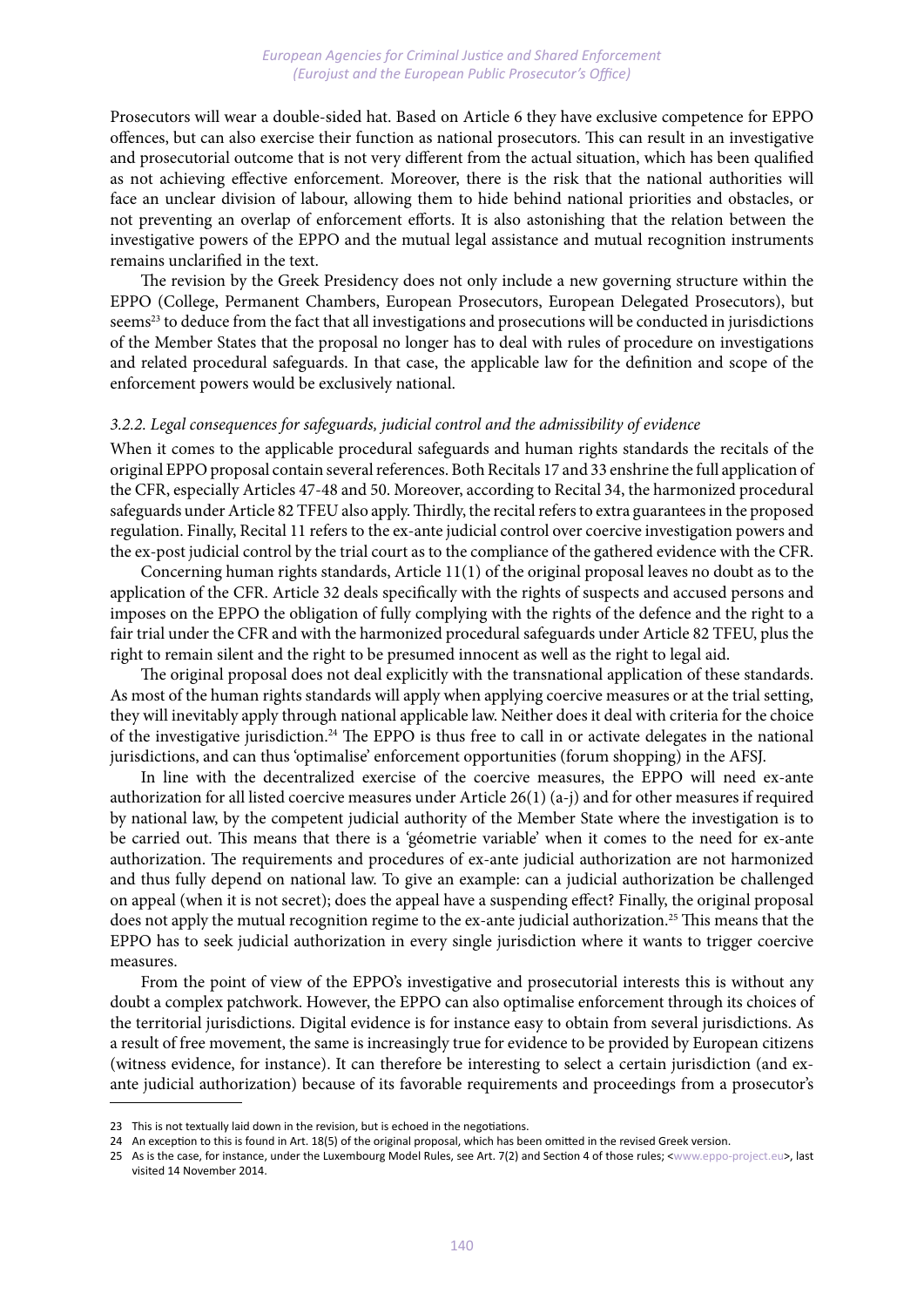perspective. The free choice of jurisdiction and the inherent possibility of forum shopping is not at all conditioned or compounded by legal consequences when it comes to the admissibility of evidence, as Article 30(1) stipulates:

'Evidence presented by the European Public Prosecutor's Office to the trial court, where the court considers that its admission would not adversely affect the fairness of the procedure or the rights of defence as enshrined in Articles 47 and 48 of the Charter of Fundamental Rights of the European Union, shall be admitted in the trial without any validation or similar legal process even if the national law of the Member State where the court is located provides for different rules on the collection or presentation of such evidence.'

The revision by the Greek Presidency, relying completely on national law for the definition and scope of the enforcement powers, is at first sight a simple design based on the *lex locus*. The EPPO can set up Permanent Chambers with full freedom and steer towards the most appropriate jurisdictions to investigate and prosecute, without having to take into account any statutory criteria for those decisions. However, under the (Greek) proposal as it is now published, it also has to take into account that the rules on the admissibility of evidence are not harmonised, which can be an obstacle to or a facilitator of effective enforcement. It is also questionable what the added value is to Eurojust and the existing joint investigation teams.26

# **4. A closer look at shared enforcement from the perspective of European citizens**

## *4.1. Introductory remarks*

As pointed out in the previous section, both the proposed EPPO and Eurojust more or less abandon, and certainly mitigate, the traditional viewpoint that law enforcement is an exclusive matter for national authorities. These European agencies have the capacity to set their own agenda on operational matters and to commence investigations and deploy coercive measures all over the territories of the participating Member States. It is also clear that the proposed frameworks for Eurojust and EPPO will give rise to many questions, which are ultimately all somehow related to the fact that the rules on the determination of the applicable legal regimes are unclear, and that the gaps and duplications between those regimes are not removed by the proposed regulatory frameworks. The focus on the integration of both EU bodies into the national legal orders of the Member States is so strong that the EU legislator seems to have lost sight of the inherent transnational setting of both bodies. In this particular context, not only will the relevant authorities face problems in determining the applicable legal regime, but also – and we think that this is even worse – the legal position of the citizen will become seriously complicated.

In the remainder of this article we will therefore go into the question of how such concepts as European territoriality and the mutual admissibility of evidence influence the proper operation of the fundamental rights and liberties that are related to criminal justice, including the right to privacy (Articles 6 and 7 CFR), to a fair trial and an effective remedy (Articles 47 and 48 CFR), as well as the principle of *ne bis in idem* (Article 50 CFR). We will focus on a) how these concepts, that together shape the notion of shared enforcement, influence the traditional requirements that the criminal law must be accessible and foreseeable to all citizens, whether they are defendants or otherwise involved in criminal proceedings (Section 4.2), b) how they interact with judicial control (Section 4.3), as well as c) how the rights of citizens – with a focus on the rights of the defendant – are effectuated in a transnational legal area (Section 4.4).

# *4.2. Determining the applicable legal regime: accessibility and foreseeability revisited*

It is a common feature of every criminal justice system of the Member States of the European Union that government action that interferes with the civil rights and liberties of its citizens needs a sound legal basis in the law. According to standard Strasbourg case law, and in order to pass the test of the rule of

<sup>26</sup> Council Framework Decision of 13 June 2002 on joint investigation teams, OJ L 162, 20.6.2002, pp. 1-3.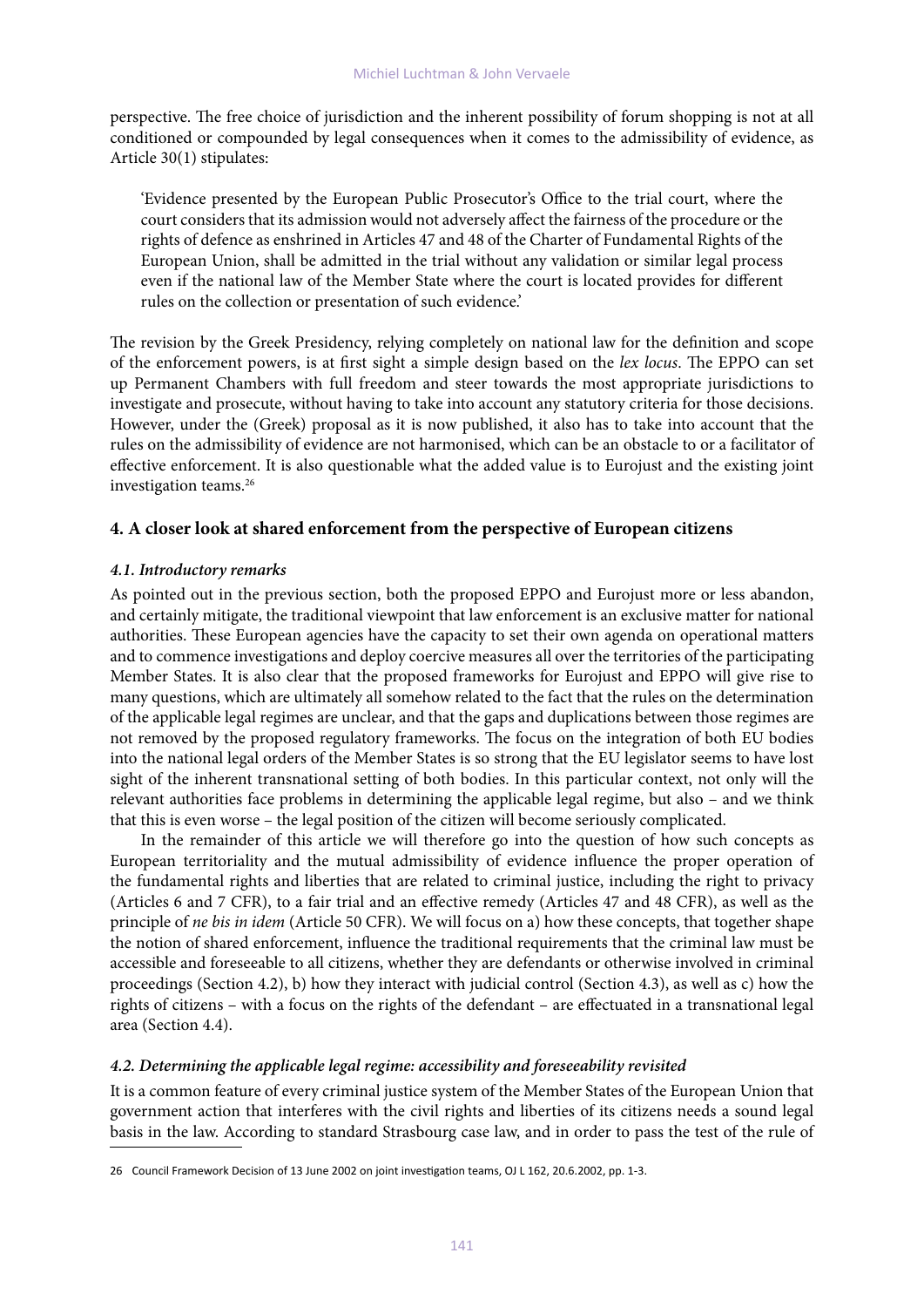law, interferences with such rights and liberties must have a sound legal basis and must meet minimum requirements of accessibility and foreseeability.27 There is no reason to doubt that this is any different for an EU system of criminal justice, as is also apparent from Article 2 TEU.

We already noticed in the previous section that both the EPPO and, to a far lesser degree, Eurojust have been given powers to deploy intrusive coercive and covert investigative measures.28 Both proposals indicate, in fairly broad terms, what powers ought to be available to Eurojust (members) or the EPPO, and then refer back, as a general rule, to the legal order where those measure are to be deployed for their precise scope and content, including the available safeguards. With respect to certain series of more intrusive measures (Article 26(1) (a-j)), the original EPPO proposal however requires the Member States to have in place a series of safeguards, amongst which are prior judicial authorization and the existence of reasonable grounds for the use of those measures (see Article 26(2)(4)).

The question that interests us here is whether and how this decentralized system meets the requirements of accessibility and foreseeability in a transnational common enforcement area in which the free movement of citizens is strongly promoted. From the perspective of citizens (suspects, but also others),such a decentralized system has a series of disadvantages. As said, the combination of a regime that largely<sup>29</sup> refrains from rules on where to locate investigative and prosecutorial activities ('forum choices') and a mixture of EU and divergent national rules on investigative powers will lead to a situation in which citizens have great difficulty in assessing the scope of investigatory powers and their legality. Or, from the reverse angle, such a combination leads to situations in which executive powers enjoy great discretion in determining the applicable legal regime. That could lead to situations in which forum choices are made deliberately with the aim of circumventing the procedural safeguards of a particular legal order. In other words, there is a risk of forum shopping and of a race to the bottom, particularly now that sources of evidence – witnesses, documents, data, et cetera – and methods of collecting evidence – online searches, for instance – have also become mobile.

The question is therefore whether and how a patchwork of EU and diverging national legal rules relate to the well-known fundamental rights standards that we mentioned. There are roughly two opposite approaches to this. The first position takes the stance that interstate differences are an intrinsic part of the EU's legal order, and that the original EPPO proposal does introduce a series of safeguards that ought to be in place in any event (Article  $26(2)(4)$ ) and which will guarantee a certain level playing field concerning procedural safeguards. In such a context, it is precisely because all legal orders adhere to certain standards of fundamental rights that mutual trust is justified in each other's legal orders and, therefore, evidence may be mutually declared admissible.<sup>30</sup> A much heard related argument in that regard is also that the forum shopping argument has a reverse side. Free movement rights may be abused by citizens: 'Criminals must find no ways of exploiting differences in the judicial systems of Member States<sup>'31</sup> In other words, the EU's shared legal order is not under any legal obligation to allow its citizens to assess under which legal order they are most likely to evade justice.

We have difficulty in accepting this position and propose an alternative, second approach.<sup>32</sup> To support that approach, we must mention, first of all, that we consider the number of safeguards that are introduced in the proposal to be very limited and at any rate insufficient to support the claim of a level playing field of procedural safeguards in general. Arrest and pre-trial detention are for instance excluded from the harmonizing measures. The same holds true for important safeguards, such as a

<sup>27</sup> See already ECtHR 24 April 1990, *Kruslin and Huvig v. France*, appl. nos. 11801/85 and 11105/84.

<sup>28</sup> As seen in the above, the autonomous powers of Eurojust national members are mostly limited to emergency situations.

<sup>29</sup> The two exceptions are found in Arts. 18(5) and 27(4) of the original EPPO proposal. The Greek proposal does not include any substantive criteria.

<sup>30</sup> Cf. one of the options presented by the Commission in its Green Paper on criminal law protection of the financial interests of the EC and the establishment of a European Prosecutor, COM(2001) 715, p. 67.

<sup>31</sup> Tampere Conclusions, sub. 5.

<sup>32</sup> Incidentally, we are not the only ones; see, among others, K. Ligeti (ed.), *Toward a prosecutor for the European Union – Volume 1*, 2013; M. Delmas-Marty & J.A.E. Vervaele (eds.), *The implementation of the Corpus Juris in the Member States – Volume I*, 2000; A. Klip, *European criminal law – An integrative approach*, 2012.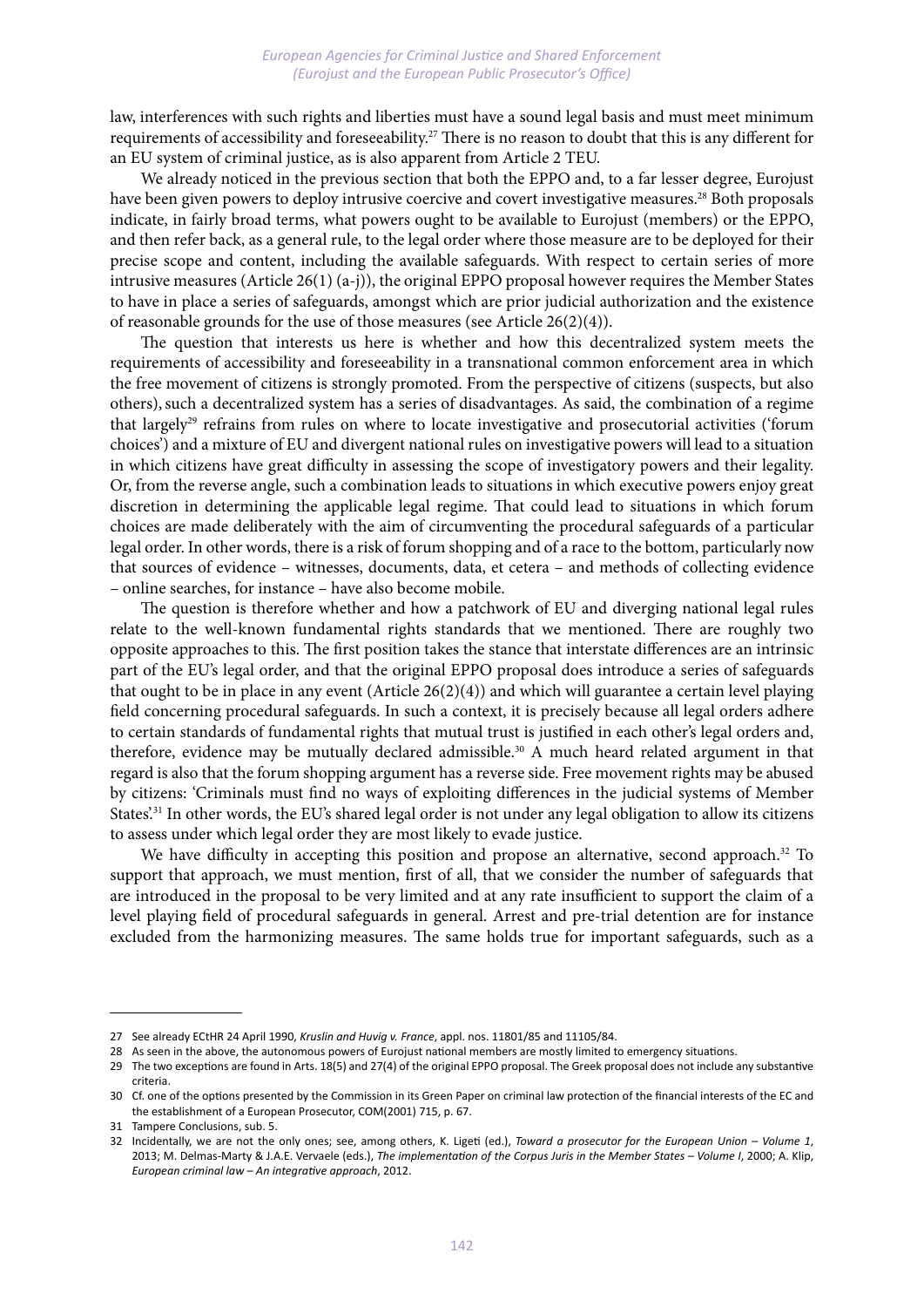specific, qualified degree of suspicion,<sup>33</sup> and/or purpose limitation.<sup>34</sup> Regarding the latter, it must also be noted that national requirements of purpose limitation may no longer be used in EPPO investigations, regardless of the existence of such restrictions in comparable national cases. Finally, we would like to mention that the series of measures that have *not* been subjected to minimal procedural safeguards at the EU level still contain, inter alia, the summoning of witnesses, access to premises (including houses?), and controlled deliveries.

Regarding the 'reversed forum shopping' argument, it must moreover be added that the proposed measures will not only affect (alleged!) criminals, but also third parties. Their houses may be searched, too. Their electronic/digital communications may also be of interest to the law enforcement bodies.

Thirdly, and most importantly, the aforementioned first position provides citizens with no answer as to the question of on which of the potential applicable legal regimes they should rely for effective judicial control. Obviously, as the ECtHR has also held on many occasions, the goal of the safeguards of Article 8 (or 5) ECHR is not to allow citizens to predict with great precision under which circumstances certain measures will be deployed; rather, the goal is to give citizens an adequate indication of the conditions and circumstances in which the authorities are empowered to resort to any such measures.<sup>35</sup> That goal not only serves the purposes of legal certainty, but also, and perhaps even more, the purpose of legal protection, as it allows for ex-ante and ex-post control of the executive.

The problem in our case is not the absence or vagueness of a (single) law that offers such a point of reference, but the presence of a multitude of diverging applicable laws, all of which in themselves may be perfectly in line with Articles 8 ECHR / 6 and 7 CFR. Nonetheless, can we really say that in such a decentralized system, which provides the executive with an almost unlimited choice between multiple applicable legal regimes, an *adequate* indication to citizens is offered as to the scope of intrusive investigatory and prosecutorial powers? The aforementioned first position offers no conclusive answer to this problem, mainly emphasizing that all legal orders in themselves indeed meet the requirements of the ECHR and the Charter.

At present, there is no authoritative legal source that confirms the viewpoint that executive discretion in choosing between a multitude of legal regimes indeed meets (or fails to meet) standards of 'adequacy'. We are of the opinion, however, that it is unrealistic and, arguably, in contradiction with the concept of the free movement of citizens,<sup>36</sup> that EU citizens are required to know all the legal regimes that they may possibly be subjected to. What is more, even if they would be able to do this, then it would still be impossible to exert effective control over investigatory actions, as evidence has also become mobile and it is likely that there will always be a legal regime that produces the outcomes desired by the executive powers. In our view, this situation boils down to allowing the executive to define or change the rules of the game during the course of the game just as much as with the absence of an appropriate legal basis, or a basis that is insufficiently determinative in defining the scope and impact of criminal law powers.

There is one more step to be made. The specific, transnational setting of the EPPO and Eurojust may call for a mitigation of ECtHR standards.<sup>37</sup> Our analysis above after all leads us to the conclusion that, as far as the EPPO and Eurojust are concerned, it is not enough to have mutual trust in the legal systems of all EU Member States. We are in need of additional mechanisms that offer the authorities 'adequate' guidance on which of these systems to choose and that allow citizens to exert a reasonable degree of control. Instead of accepting that this would be 'disproportionate' (as the European Commission),<sup>38</sup> we

<sup>33</sup> The reader should know that the criterion of a (reasonable/strong/almost irrefutable) suspicion can relate to both the assessment of the chance of success of the investigative measure, or to the possibility that the defendant has actually committed the crime of which (s)he is suspected/accused.

<sup>34</sup> The requirement of purpose limitation serves to achieve that (particularly intrusive) interferences with, for instance, the right to privacy are allowed only for certain well-defined (serious) offences, thereby excluding those interferences for the investigation of other (less serious) offences.

<sup>35</sup> Standard case law, cf. ECtHR 2 September 2010, *Uzun v. Germany*, appl. no. 35623/05, Para. 61.

<sup>36</sup> On that, see Luchtman and Muir & Van der Mei, in M. Luchtman, *Choice of forum in cooperation against EU financial crime – Freedom, security and justice & the protection of specific EU-interests*, 2013; M. Böse & F. Meyer, 'Die Beschränkung nationaler Strafgewalten als Möglichkeit zur Vermeidung von Jurisdiktionskonflikten in der Europäischen Union', 2011 *ZIS* 6, no. 5, pp. 336-344.

<sup>37</sup> See the debates on safeguards and transnational criminal justice in the recent *Utrecht Law Review* special on 'Law Should Govern: Aspiring General Principles for Transnational Criminal Justice', 2013 *Utrecht Law Review* 9, no. 4, <http://www.utrechtlawreview.org/ index.php/ulr/issue/archive>, last visited 14 November 2014.

<sup>38</sup> See the original EPPO proposal, COM(2013) 534, Preamble, Recital 19.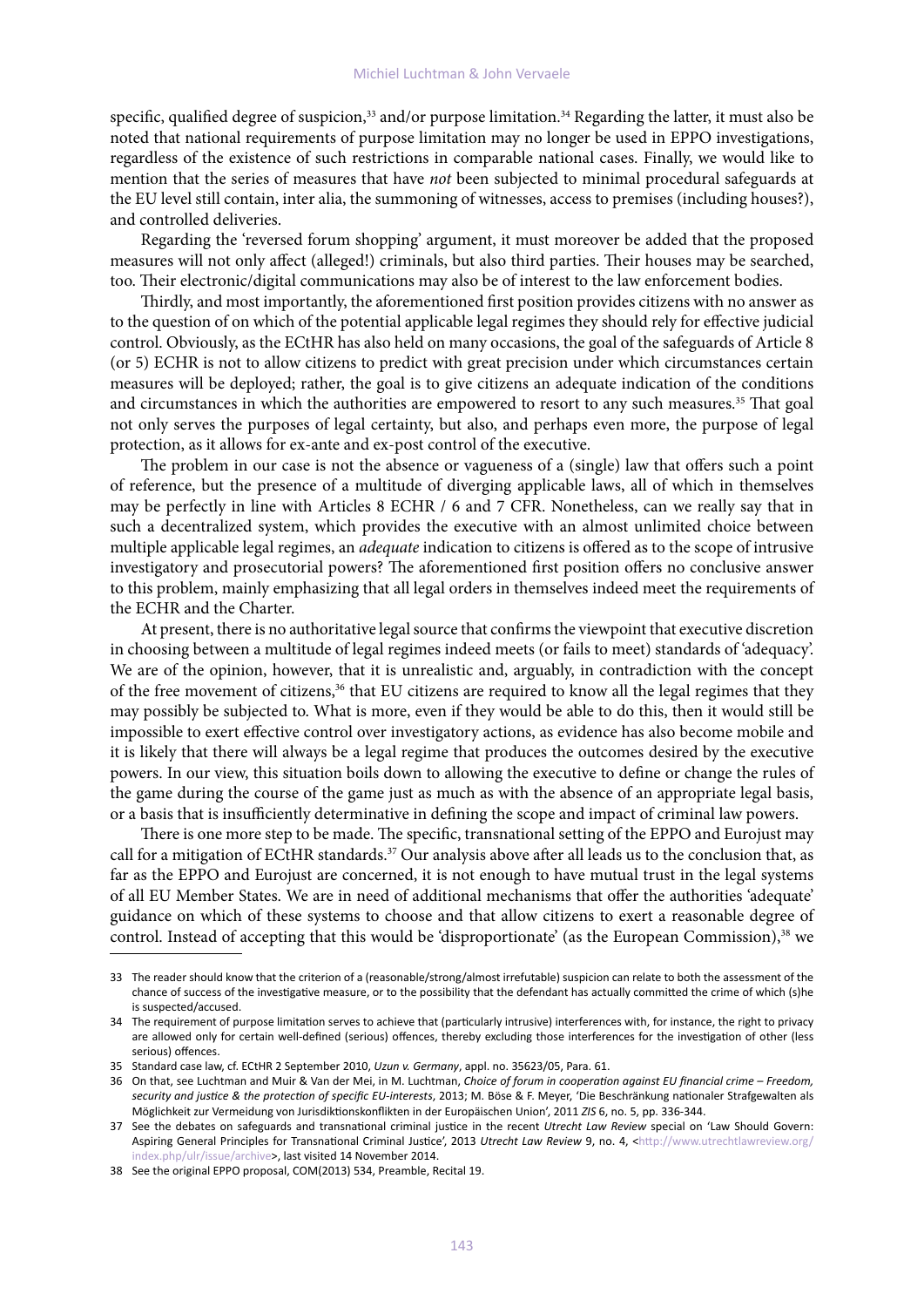argue that such additional mechanisms are essential for the EU's ambition to establish an AFSJ. It is somewhat contradictory to accept that, on the one hand, the EU actively promotes the free movement of citizens, while it simultaneously defends the position that any further-reaching measures to fight crime than are currently on the table are 'disproportionate'. EU citizens – alleged offenders, victims, third parties – will only truly enjoy their rights to free movement and settlement, services, capital, et cetera (and will only be able to live up to their corresponding civic duties), if they are simultaneously protected by fundamental rights, also in a transnational setting.<sup>39</sup>

### *4.3. Assuring effective judicial control in pre-trial proceedings*

It has been a deliberate choice, both with respect to Eurojust and – more surprisingly<sup>40</sup> – the EPPO, that judicial protection against (operational) decisions of the European agencies in the pre-trial stage is located at the national level, with the competences of national courts to ask the Court of Justice for preliminary rulings.41 As regards procedural measures, the EPPO will be considered as a national authority for the purpose of judicial protection (Article 36 original proposal).42 As seen, the original proposal moreover holds in Article 26(4) that 'Member States shall ensure that the [most intrusive] investigative measures referred to in points (a)-(j) of paragraph 1 are subject to authorisation by the competent judicial authority of the Member State where they are to be carried out.' Other investigative measures will be subject to judicial authorization if this is required by the national law of the relevant Member State. Finally, the EPPO may request from the competent judicial authority that it arrests or detains, on a pre-trial basis, a suspected person in accordance with national law (Article 26(7) original proposal).

There is no doubt that the choices that have been made are a significant departure from the ground rule that EU courts control the legality of actions by EU bodies, whereas national courts exert control over the actions of national authorities.43 The Court of Justice held in *Foto Frost* that this system guarantees the coherence and uniformity of EU law by preventing, inter alia, national courts from delivering contradictory rulings on Union acts.<sup>44</sup> The Explanatory Memorandum to the EPPO original proposal justifies this departure with reference to the specific nature and different position of the EPPO (compared to other EU bodies and agencies), as all of its (investigative and prosecutorial) acts are closely related to the trial stage before national courts and its effects will therefore be felt mainly within the legal orders of the Member States.45 What presumably plays an important role here is that, although it is not explicitly stated, national criminal courts are not (primarily) seized to rule on the validity of actions by EU bodies, but on the guilt or innocence of alleged offenders.46 The legal basis for this departure from the EU's judicial organization is then found in Article 86(2) and (3) TFEU, stipulating, inter alia, that EPPO regulations determine the rules which are applicable to the judicial review of procedural measures taken by it in the performance of its functions.

Be this as it may, we are not so convinced that these reasons are satisfactory. No matter how much it is stressed that the legal consequences of EPPO activity are *ultimately* felt within the legal orders of the Member States, the fact remains that the EPPO is a European body, which is entrusted with a series of tasks that – by their very definition – cannot be clearly attributed to a single Member State. The development of prosecutorial policies, the decision to start investigations, the decisions to deploy certain investigative measures in a particular state and/or to bring criminal charges in another; these are all decisions which involve multiple Member States. The question therefore is to what extent individual

<sup>39</sup> See also ECJ 8 March 2011, Case C-34/ 09, *Ruiz Zambrano*, Opinion, Para. 129; F.G. Jacobs, 'Citizenship of the European Union – A legal analysis', 2007 *European Law Journal* 13, no. 5, pp. 519-610.

<sup>40</sup> Certainly if compared to previous studies, including the Corpus Juris studies, supra note 32, and the Luxembourg Model rules, supra notes 32, 25.

<sup>41</sup> With regard to the EPPO, this power is limited to the interpretation of the legal framework; it does not involve assessing the validity of EPPO actions, the original proposal COM(2013) 534, p. 7.

<sup>42</sup> See the original proposal COM(2013) 534, p. 7.

<sup>43</sup> See notably A. Meij, 'Some explorations into the EPPO's administrative structure and judicial review', in L.H. Erkelens et al. (eds.), *The European Public Prosecutor's Office: An Extended Arm or a Two-Headed Dragon?*, 2014.

<sup>44</sup> Case 314/85, *Foto Frost*, [1987] ECR 4225; see also Case C-131/03 P, *Reynolds Tobacco and Others v. Commission*, [2006] ECR I-7823, Para. 80.

<sup>45</sup> See the original proposal COM(2013) 534, p. 7.

<sup>46</sup> Cf. A. Meij, 'Some explorations into the EPPO's administrative structure and judicial review', in L.H. Erkelens et al. (eds.), *The European Public Prosecutor's Office: An Extended Arm or a Two-Headed Dragon?*, 2014.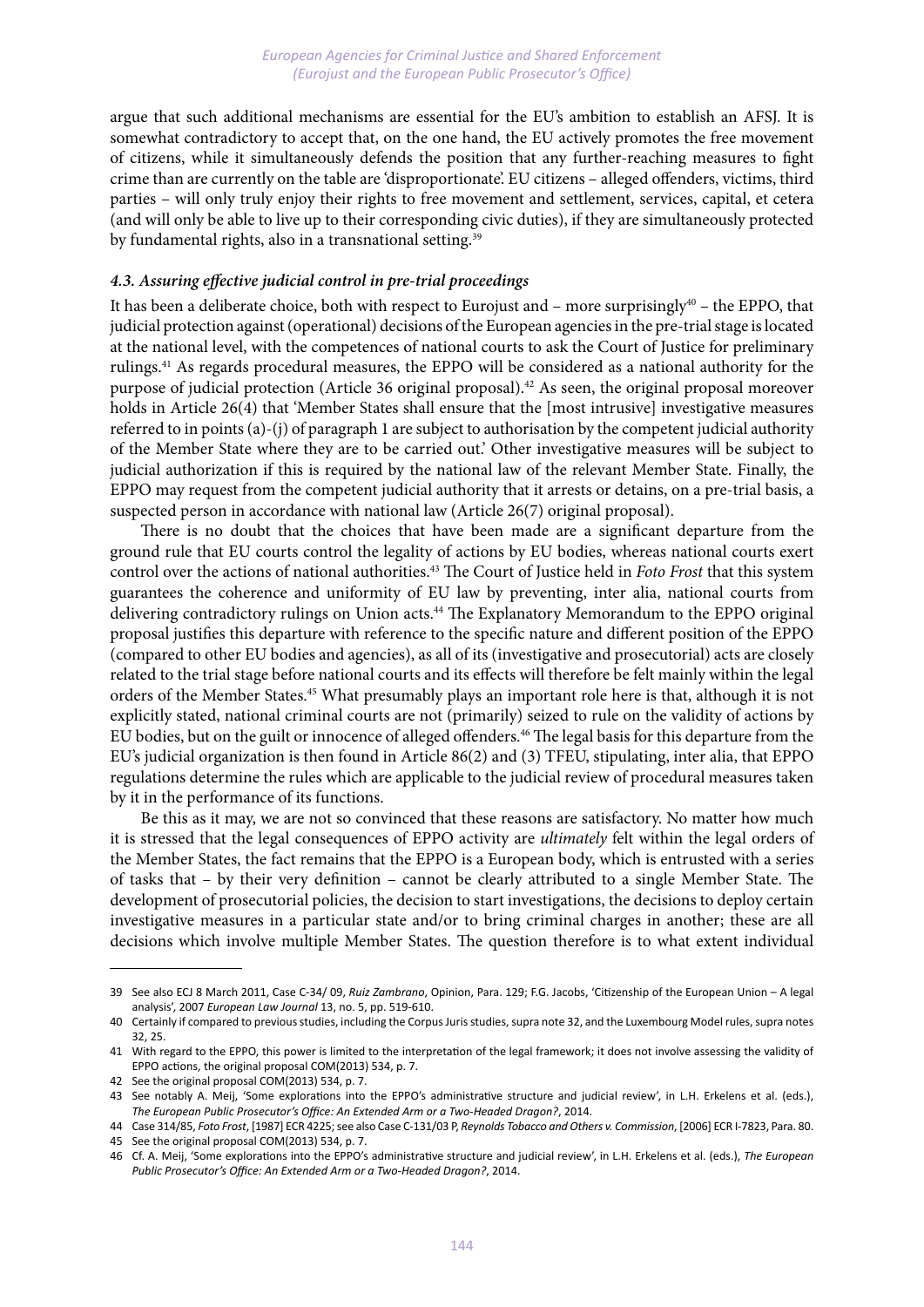national courts are in the position to effectively exert control, now that the regulation does not offer them much guidance. For instance, (how) do we prevent that EPPO officials, after having unsuccessfully tried to obtain judicial authorization for a certain measure in one Member State, consequently try their luck in another State? How do we prevent that contradictory rulings are given by different national courts on the legality of a certain investigative measure? Are courts at liberty to refuse to hear a case if they think that a trial in their jurisdiction is not in the best interest of justice? What criteria do they apply for that? What remedies are available for alleged offenders who may have a legitimate interest in prosecution in a Member State other than the one that was chosen by the EPPO? The proposal is silent on all of these issues, which will ultimately affect the legitimate interests of defendants and other EU citizens concerned. In addition, EPPO investigations may not even reach the trial stage.<sup>47</sup> Which legal order is competent in those instances?

One would have expected that in order to justify such a clear deviation from *Foto Frost*, these issues would have been explicitly addressed in the proposal. The problems occur precisely because investigative and prosecutorial decisions are taken by a body that is not national, but European, and which has been given powers to operate on a European scale.<sup>48</sup> It is for that reason that the system of EU judicial organization seeks to exclude gaps in judicial protection by introducing limited, but exclusive jurisdiction to European courts where the Treaties so provide. It is therefore equally difficult to accept Article 86(3) TFEU as the legal basis for such a departure.<sup>49</sup>

Having said that, the challenge remains how to reconcile the need for coherent and uniform (ex ante and ex post) judicial control on the validity of EPPO actions (opening of investigations; investigatory measures; exercise of prosecutorial discretion) by national and/or European courts with the tasks of national courts to determine the guilt or innocence of alleged offenders in fair proceedings, as attributed to them by Article 86(2) TFEU. This not only requires a certain degree of harmonization of the tasks and powers of national courts, but also the presence of effective remedies at the European level.50

With respect to the latter, it must be noted that the current European system may not be quite satisfactory either. Particularly with regard to annulment actions under Article 263 TFEU, the Luxembourg Court will only review measures that are capable of bringing about a distinct change in the legal position in the case of an act or decision against which an action for annulment may be brought.<sup>51</sup> With respect to the exercise of procedural rights, it is well known that it has been very reluctant to hear cases where it is not even clear that procedures will indeed follow. That situation has occurred many times in OLAF investigations, as OLAF has no powers to force national authorities to start investigations or commence prosecutions. A similar problem currently also exists with Eurojust.<sup>52</sup>

However, the foregoing is not to exclude the possibility that actions for annulment may never be successful in other cases,<sup>53</sup> such as unwarranted infringements of civil liberties (for instance the rights to privacy, liberty or property), or situations of forum shopping.<sup>54</sup> Regarding the latter, Inghelram has pointed to *Rendo and Others v. Commission*, a competition law case also involving certain import and export restrictions,<sup>55</sup> in which the Commission decided to suspend proceedings under Article 85 EEC with respect to certain import restrictions and to proceed under Article 169 EEC. That also meant that the procedural rights of the former (Article 85) proceedings were (temporarily) no longer available to the applicants in the latter (Article 169). The General Court held that:

<sup>47</sup> As is rightly pointed out by A.H. Klip, 'Een Europees Openbaar Ministerie', 2013 *Delikt en Delinkwent*, no. 9.

<sup>48</sup> Cf. J.F.H. Inghelram, *Legal and institutional aspects of the European Anti-Fraud Office (OLAF),* 2011, pp. 263-264.

<sup>49</sup> Ibid., p. 266; A. Meij, 'Some explorations into the EPPO's administrative structure and judicial review', in L.H. Erkelens et al. (eds.), *The European Public Prosecutor's Office: An Extended Arm or a Two-Headed Dragon?*, 2014.

<sup>50</sup> See, for instance M. Böse, 'Ein europäischer Ermittlungsrichter – Perspektiven des präventiven Rechtsschutzes bei Errichtung einer Europäischen Staatsanwaltschaft', 2012 *Rechtswissenschaft – Zeitschrift für rechtswissenschaftliche Forschung*, no. 2, with interesting suggestions on the matter.

<sup>51</sup> Cf. Case T-215/02, *Gómez-Reino v. Commission*, [2003] ECR-SC I-A-345; and Case C-417/02 P(R), *Gómez-Reino v. Commission*, [2003] ECR I-3207, Para. 65.

<sup>52</sup> See Hernnfeld in M. Luchtman, *Choice of forum in cooperation against EU financial crime – Freedom, security and justice & the protection of specific EU-interests,* 2013, pp. 203-204.

<sup>53</sup> That is confirmed by the Court itself, see Case T-261/09 P, *Commission v. Violetti a.O.*, 20 May 2010, Para. 71.

<sup>54</sup> *Cf*. J.F.H. Inghelram, 'Judicial review of investigative acts of the European anti-fraud office (OLAF): A search for a balance', 2012 *Common Market Law Review* 49, no. 2.

<sup>55</sup> Case T-16/91, *Rendo a.O. v. Commission*, [1992] ECR II-2420.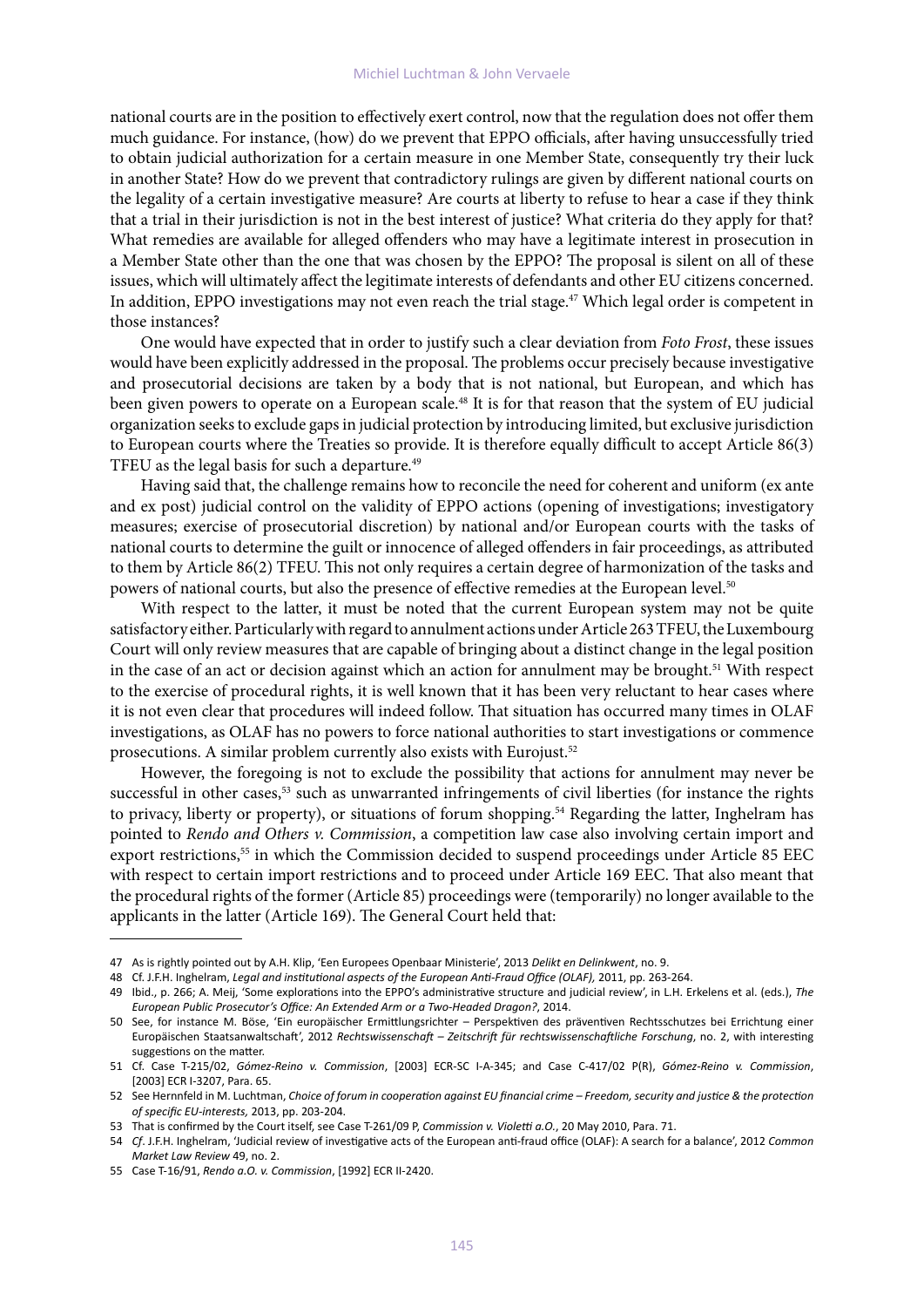'Since the Commission's deferral has the effect of interrupting the procedure initiated under Regulation No 17 for a considerable period, it must be stated that consideration of some of the issues raised by the applicants in their complaint (…) has been taken out of that procedure, in which the applicants have specific procedural rights, and left to proceedings under Article 169 of the Treaty in which the applicants have no such rights. Whilst the procedure under Regulation No 17 is held over, the complainants will be deprived of the effective exercise of their procedural rights.'56

It is difficult to determine whether this particular case provides us with an argument for the thesis that forum choices (in a decentralized system of EU and – divergent - national rules) do bring about direct changes in the legal position of the persons concerned. What may have influenced the outcome in *Rendo* could have been that the Commission unilaterally 'switched' procedures 'during the game'. *Reynolds Tobacco*, however, reveals that 'forum choices' as such will certainly not always fall within the scope of Article 263 TFEU, not even where cases are transferred outside the legal order of the EU.57 Ultimately, what remains to be seen is therefore how the EU Courts will appraise the opening of criminal investigations as such, and forum choices within that particular context, in light of their capacity to bring distinct changes in the legal position of the person affected. We are sympathetic to the idea that prosecutorial bodies should not be able to influence the scope of the rights and duties of their adversaries, or other parties concerned, such as victims.

Be all this as it may, waiting for what the European Court may possibly decide in the future with respect to Eurojust's and the EPPO's activities may not be the wisest course of action. With respect to the introduction of new EU mechanisms for pre-trial judicial control, various suggestions have been made as to how such mechanisms could best be incorporated into the existing Treaty framework.<sup>58</sup> Within the limitations of that framework, a system that integrates the various conflicting interests at hand will have to leave the (ex-post) review of the validity of EPPO actions with the EU courts. Simultaneously, such a system would also have to introduce mechanisms to guarantee ex-ante judicial control for certain intrusive investigative measures, as required by the ECtHR.<sup>59</sup>

The question then is to what extent such ex-ante authorizations are to be considered as a review of the legality of acts of EU bodies, as defined in Article 263 TFEU. In our opinion, they are a (often mandatory)<sup>60</sup> part of a system of procedural safeguards which EU law must respect and which intends to exclude the possibility of arbitrary interferences with the fundamental rights of citizens.<sup>61</sup> The focus of the test is therefore on the question of whether such interferences are in accordance with the rule of law, and not on the legality of EPPO activities as such. That means that, in principle, such measures must be left in the hands of national courts (cf. also Article 274 TFEU), although preliminary references may sometimes be necessary. National trial courts, finally, would then decide on whether the materials that were gathered may be *used as evidence*, also in cases where those materials were produced by unlawful decisions of the EPPO.<sup>62</sup> That brings us to the following point of interest: the position of European citizens, particularly defendants, during the trial stage.

<sup>56</sup> Case T-16/91, *Rendo a.O. v. Commission*, [1992] ECR II-2420, Paras. 53-54.

<sup>57</sup> Case C-131/03 P, *Reynolds Tobacco and Others v. Commission*, [2006] ECR I-7823.

<sup>58</sup> See the suggestions made by, inter alia, J.F.H. Inghelram, *Legal and institutional aspects of the European Anti-Fraud Office (OLAF),*  2011, pp. 263 et seq.; M. Zwiers, *The European Public Prosecutor – Analysis of a multilevel criminal justice system*, 2011; M. Böse, *Ein europäischer Ermittlungsrichter – Perspektiven des präventiven Rechtsschutzes bei Errichtung einer Europäischen Staatsanwaltschaft,*  Vol. 3, 2012, pp. 172-196; A. Meij, 'Some explorations into the EPPO's administrative structure and judicial review', in L.H. Erkelens et al. (eds.), *The European Public Prosecutor's Office: An Extended Arm or a Two-Headed Dragon?*, 2014.

<sup>59</sup> Suggestions have already been made by the Corpus Juris studies ('Judge of Freedoms') and the Model Rules study (ex-ante authorization at the national level; ex-post control by the European courts).

<sup>60</sup> As is apparent from the case law of the ECtHR, in any case with respect to telecommunication taps; cf. ECtHR 26 April 2007, *Dumitru Popescu v. Romania (no. 2)*, no. 71525/01, Paras. 70-71.

<sup>61</sup> Cf. Case C-94/00, *Roquette Frères*, [2002] I-09011; ECLI:EU:C:2002:603.

<sup>62</sup> We will disregard the question of to what extent it follows from Art. 264 TFEU that the 'fruits of the poisonous tree' must be excluded as evidence. To our knowledge, this question has not been raised before.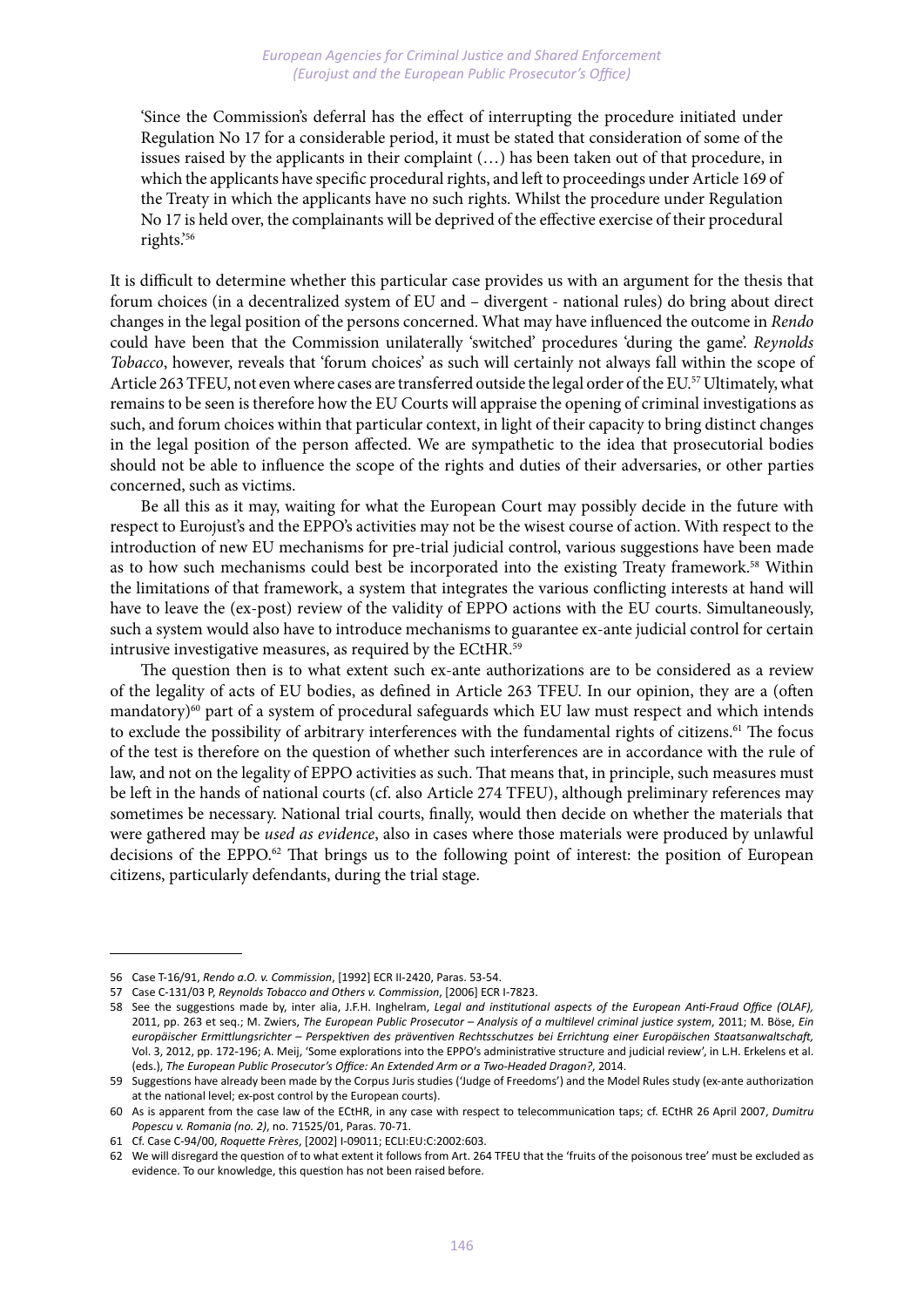#### *4.4. Testing the evidence in a fair trial*

It is well known that one of the main problems in international criminal cooperation is the use of evidentiary materials that were collected abroad.<sup>63</sup> Despite all of the efforts that were put into increasing transnational cooperation with respect to the *gathering* of evidence, international or supranational rules with respect to their *use* barely exist. This is not only due to the complications that are related to the harmonization of the laws on evidence,<sup>64</sup> there are also doubts as to the necessity of such an exercise, at least as long as the scope of such a rule of 'free movement of evidence' is not clearly demarcated and defined.65 Spencer has noted, for instance, that '[b]roadly speaking, it is surely up to each Member State to frame its own rules as to the admissibility of evidence in criminal cases; and it is not the business of the EU to tell Member States what types of evidence should or should not be admissible in their criminal courts, unless there is some compelling practical reason to require this.<sup>266</sup> Indeed, if taken to the limit, the free movement of evidence could mean that 'a written statement taken by a *juge d'instruction* from a witness in France (and as such admissible in French criminal proceedings) would be automatically admissible at a trial in England, irrespective of the hearsay rule, which would normally require the witness to give evidence orally; and similarly, it would be automatically admissible in Germany, in contradiction of the German counterpart of the hearsay rule, the "Grundsatz der Unmittelbarkeit".<sup>67</sup> Under such a broad interpretation, the admissibility rule would not only cover the *gathering* of materials, but also their *transfer*, as well as their *use as evidence* in court.

It does not really come as a surprise that the Eurojust proposal is silent on the use of evidence gathered abroad. Unsurprisingly also, the same is not true for the (original proposal for the) EPPO. Article 86(1) TFEU stipulates after all that the EPPO shall exercise the functions of a prosecutor in the competent courts of the Member States in relation to such offences. Therefore, the regulations must also contain the rules of procedure applicable to its activities and those governing the admissibility of evidence (cf. Article 86(3) TFEU; Article 4(3) original proposal). In line with that, Article 27 of the original proposal entrusts the EPP with the task of choosing, in light of the proper administration of justice and the specific criteria of Article 27(4), the competent jurisdiction and trial court.<sup>68</sup> That court is subsequently obliged, on the basis of Article 30, to admit the evidence presented by the EPPO without any validation or similar legal process, provided that the court considers that its admission does not adversely affect the fairness of the procedure or the rights of defence as enshrined in Articles 47 and 48 of the Charter of Fundamental Rights of the European Union. Such evidence must also be admitted in cases where the national law of the Member State where the court is located provides for different rules on the collection or presentation of such evidence.

The proposed Article 30 is the final, logical consequence of the principle of European territoriality. It is moreover supported by the partial harmonization of procedural safeguards (Article 26) and defence rights (Articles 32-35), guaranteeing a minimum degree of mutual understanding. To that extent, this proposal is also a clear deviation from the principle of *forum regit actum*, that is advocated in many instruments for mutual legal assistance and their successors under mutual recognition schemes.<sup>69</sup> Trial courts will have to accept evidence that was collected elsewhere in the European Union, also under different rules.

When compared to other studies available, what comes to mind is that the EPPO original proposal introduces quite a wide rule on the mutual admissibility of evidence. At first reading, it does not even make a distinction between evidence that was lawfully obtained and evidence obtained unlawfully,

<sup>63</sup> See, inter alia, S. Gleβ, *Beweisrechtsgrundsätze einer grenzüberschreitenden Strafverfolgung,* 2006; A. Ryan, *Towards a system of European criminal justice: the problem of admissibility of evidence,* 2014.

<sup>64</sup> See for an interesting comparative oversight, Ryan, supra note 63.

<sup>65</sup> Incidentally, the 'mutual admissibility of evidence between Member States' is explicitly mentioned in Art. 82 TFEU itself.

<sup>66</sup> J.R. Spencer, 'The Green Paper on obtaining evidence from one Member State to another and securing its admissibility: the Reaction of one British Lawyer', 2010 *ZIS* 5, no. 9, pp. 604-605.

<sup>67</sup> Ibid., p. 605

<sup>68</sup> The Greek proposal is completely silent on this issue thus far.

<sup>69</sup> As for instance in Art. 4 of the EU Convention; Council Act of 29 May 2000 establishing in accordance with Article 34 of the Treaty on European Union the Convention on Mutual Assistance in Criminal Matters between the Member States of the European Union, OJ C 197, 12.7.2000, pp. 1-23; see also Art. 9(2) of Directive 2014/41/EU regarding the European Investigation Order in criminal matters, OJ L 130, 1.5.2014, pp. 1-36.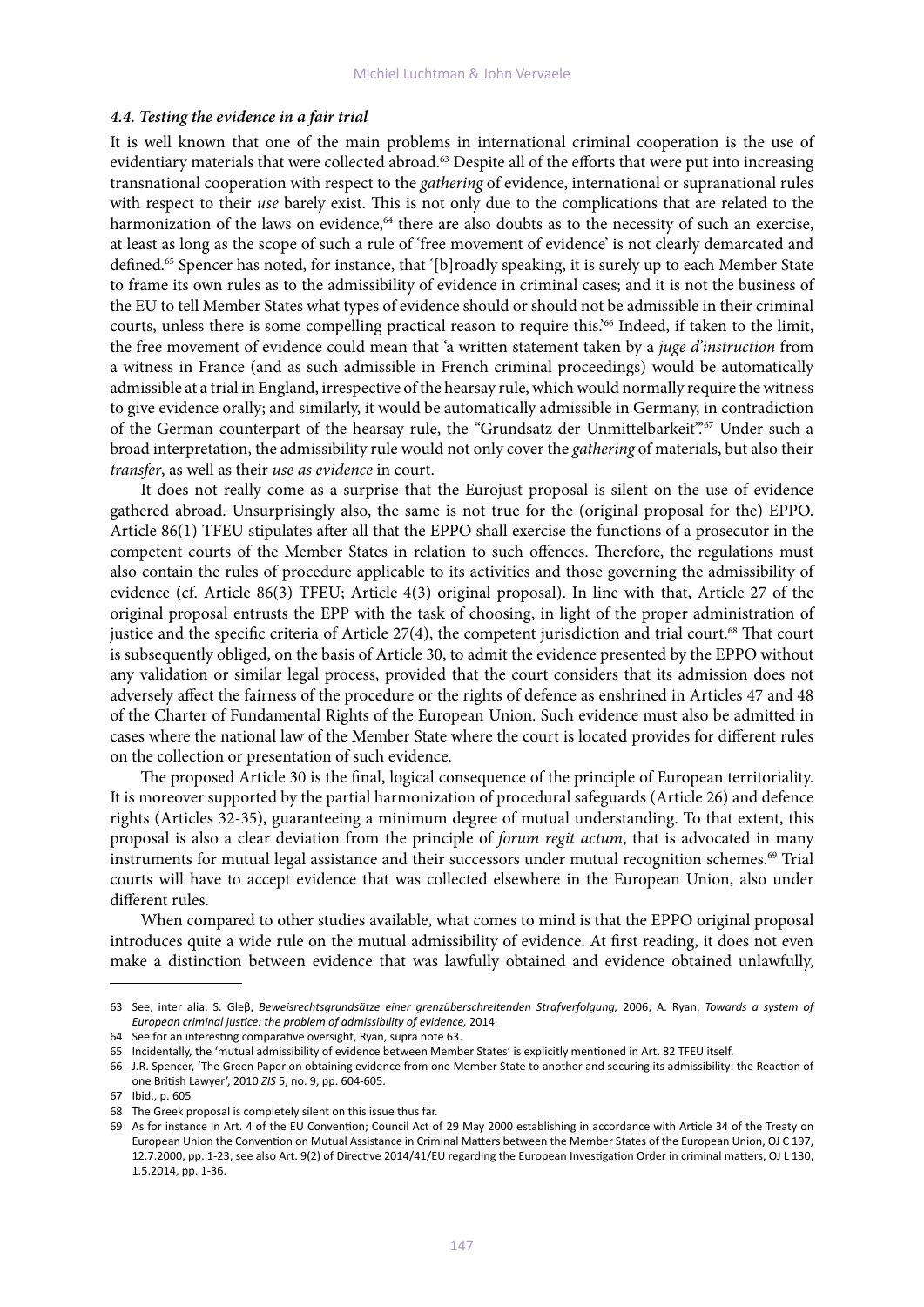#### *European Agencies for Criminal Justice and Shared Enforcement (Eurojust and the European Public Prosecutor's Office)*

unlike, for instance, similar provisions in the relevant Council of Europe Treaties, $\frac{70}{10}$  or the Corpus Juris, that contains a specific provision on this issue (Article 33). We can take it, however, that the rule only applies to materials that were gathered lawfully in another state. In the second place, Article 30 of the original proposal does not seem to differentiate between national rules on the gathering of evidentiary materials and the rules on their use as evidence. That is so because Article 30 not only refers to differences in national rules on the *collection* of evidence, but also on their *presentation*. That means that the example given by Spencer above indeed falls within the scope of Article 30.

The wide scope of the proposed solution, as well as the absence of harmonizing rules on admissibility (such as in the Corpus Juris), makes the EPPO proposal susceptible to the same criticism that we have seen in the previous sections. There is a risk of forum shopping and of deliberate circumventions of the evidentiary standards of a particular legal order.<sup>71</sup> Gle $\beta$  has for instance pointed out that defence rights may fall between two stools in cases of interaction between a legal order (where the materials are used during trial) that puts strong emphasis on defence rights at the pre-trial stage, and another other legal order (where the evidence was originally gathered) which relies on the trial stage for this.<sup>72</sup>

This brings us to another remark. The question is to which extent the current proposal indeed goes far enough to prevent defence rights – and hence the legal position of citizens – from falling between those two stools. While it is true that the proposal does pay a certain amount of attention to the harmonisation of defence rights, these rights are nevertheless harmonized in the proposal only partially, and, even more importantly, a harmonisation of the content of the rights as such does not necessarily mean that they can also be effectuated in a transnational setting. This is best illustrated with reference to the right to hear witnesses (cf. Articles 48 CFR / 6(3) ECHR).<sup>73</sup> With respect to that right, the Strasbourg Court has consistently refused to deal with that right on a 'stand alone' basis. It always assesses it in light of the proceedings as a whole.<sup>74</sup> The right to hear witnesses is vital to test both the lawfulness and the reliability of evidence. In line with this, Article 35 of the original proposal rightly stipulates that the suspect and accused person will have, in accordance with national law, the right to present evidence for the consideration of the EPPO. Moreover, the suspect and the accused will have, in accordance with national law, the right to request the EPPO to gather any evidence relevant to the investigation, including appointing experts and hearing witnesses.

On the basis of Article 35, we take it that the principle of European territoriality also works, on occasion, in favour of the defendant to the extent that (s)he can avoid time-consuming mutual legal assistance procedures (or Evidence Warrants/Investigation Orders), by directly addressing – through the EPPO structure – the legal order where the evidence, witness or expert is present.75 Nevertheless, the precise scope of this article is unclear. The reader will have noticed that the wording of Article 35 is even broader – and therefore leaves more room for ambiguity – than the defence rights contained in Articles 48 CFR and 6 ECHR. It (only) grants a defendant the right to ask the EPPO to hear witnesses.76 Secondly, the proposal only mentions a 'right to request', implying implicitly a certain degree of discretion for the EPPO not to grant the request, or not to specify the reasons for that decision.

Finally, and perhaps most importantly, how does the proposal guarantee that those rights are effectuated during the trial stage? In order words, how does the EPPO proposal make sure that foreign witnesses are indeed present during the trial, or that they are otherwise heard? The EPPO proposals are completely silent on the powers of the trial courts in this regard. May they use the EPPO structures

<sup>70</sup> Art. 26(4) of the Convention on the International Validity of Criminal Judgments, CETS 070; Art. 26(2) of the European Convention on the Transfer of Proceedings in Criminal Matters, CETS 073, both referring to acts 'taken in the sentencing State in accordance with its law and regulations'.

<sup>71</sup> See Đurđević, in K. Ligeti, *Toward a prosecutor for the European Union – Volume 1*, 2013, pp. 997-998; S. Gleβ, *Beweisrechtsgrundsätze einer grenzüberschreitenden Strafverfolgung*, 2006, pp. 173, 138-139.

<sup>72</sup> Gleβ, supra note 63, p. 139.

<sup>73</sup> On defence rights with respect to witnesses, see also L. Bachmaier Winter, 'Transnational Criminal Proceedings, Witness Evidence and Confrontation: Lessons from the ECtHR's Case Law', 2013 *Utrecht Law Review* 9, no. 4, pp. 127-146, with further references.

<sup>74</sup> See, for instance, the landmark case of ECtHR (Grand Chamber) 15 December 2011, *Al-Khawaja and Tahery v. United Kingdom*, appl. nos. 26766/05 and 22228/06, Para. 118.

<sup>75</sup> That, incidentally, may also invoke a situation of 'reverse' forum shopping by defendants.

<sup>76</sup> See, by comparison, the wording of Art. 6 ECHR, with respect to witnesses à charge: 'Everyone charged with a criminal offence has the following minimum rights: (…) to examine or have examined witnesses against him (…)'.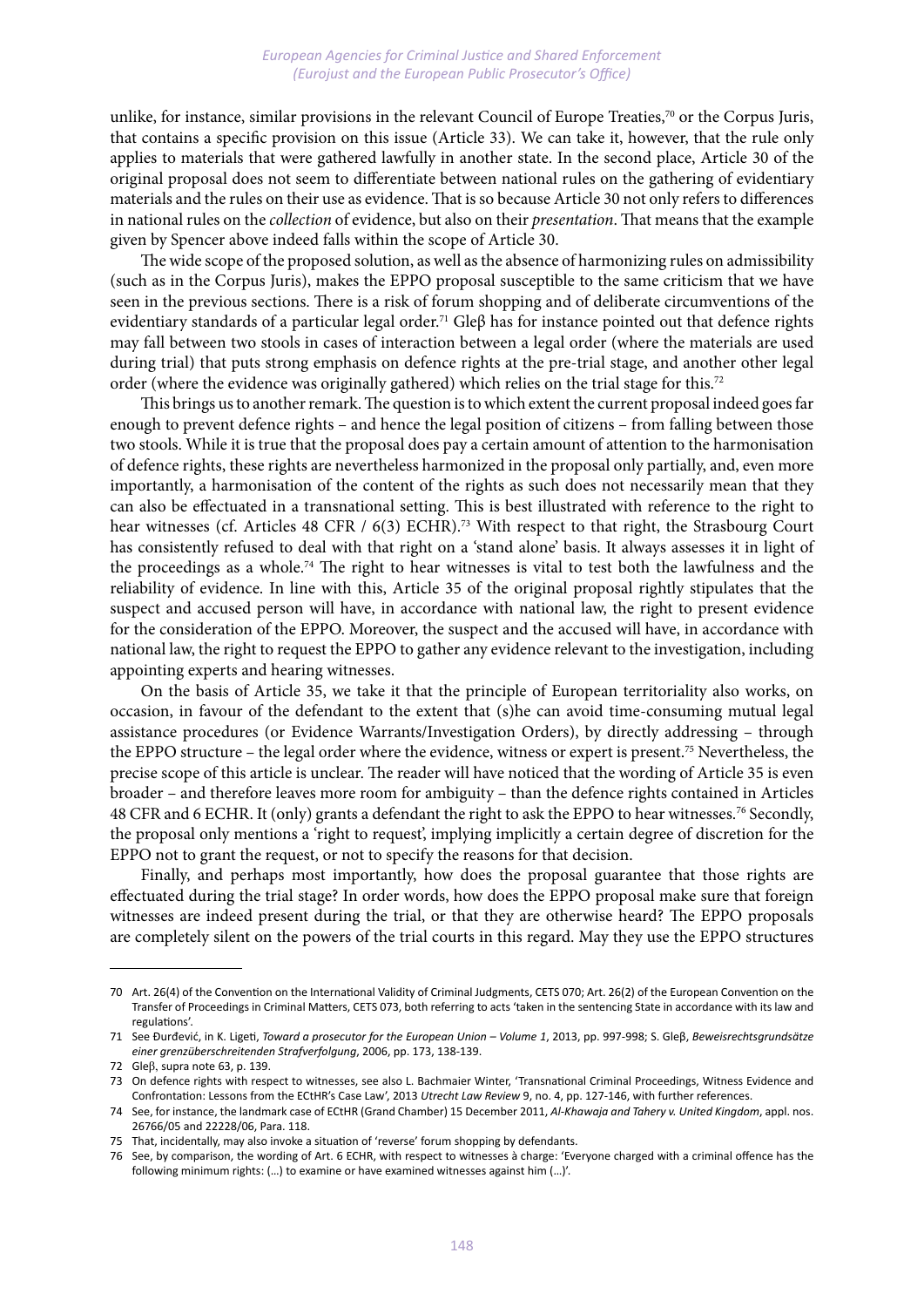for that, by instructing the competent officials? Otherwise, should the trial courts use their own MLA arrangements, evidence warrants, or, in due time, investigation orders, in order to hear the experts or witnesses they think are necessary? If so, what should be done in cases where refusal grounds apply? May the requested/executing national authorities, for instance, refuse to execute MLA requests because national investigations on related offences are ongoing? May trial courts in turn accept a certain mitigation of fair trial standards and refrain from hearing a witness or only under restrictive conditions, because transnational cooperation is still time-consuming and slow?<sup>77</sup> Or, on the contrary, do the concepts of European territoriality and the free movement of evidence have as their corollary that evidence that cannot be tested by the defence (and is important to the case) may not be used in trial proceedings? The EPPO proposal is silent on all of these issues.

In our opinion it is rather inconsistent to advocate the concepts of European territoriality, the free movement of evidence and fair proceedings while simultaneously accepting that the courts of the trial state lack the power to assure, for instance, the presence of witnesses during trial on grounds that are essentially related to the interests of the nation state and national sovereignty.

#### **5. Concluding remarks**

The rise of European agencies with operational powers in the criminal judicial area is a new phenomenon. Their added value lies in the fact that they are able to deal with issues that national authorities are unwilling or unable to deal with. Their unique institutional design allows them to operate on a European scale and to develop their own investigative and prosecutorial policies.

From our preceding analysis, we can deduce that the establishment of European judicial law enforcement agencies in the AFSJ and their institutional design and governance do not result automatically in European agencies that apply European law in an European common area, the AFSJ. When it comes to the legislative design of the empowerment of Eurojust and of the EPPO, in particular the definition of their investigative and prosecutorial powers, they are highly decentralized and integrated into the institutions and regulatory regimes (the applicable law) of every single Member State. Eurojust acts through its national members and the EPPO would act through its delegates in the Member States that would apply mostly national law.

The emphasis that is put on integration into the national legal orders of the Member States begs the question of whether the inherent European dimension of the EPPO and Eurojust is lost out of sight. The national empowerment of the European agencies is, first of all, problematic from the point of view of the agencies themselves, as they have to address the increase in transnational crimes, but also the increase in national crimes that need transnational cooperation to be investigated, prosecuted, adjudicated or executed. The European agencies have to work with a patchwork of national regimes and cultures, which results in great legal uncertainty as to the enforcement powers that can be used and their modalities. Transnational problems in the common AFSJ are still addressed – just like under the traditional instruments for mutual legal assistance in criminal matters – by an accumulation of approaches under national jurisdictions.

What is more, the national empowerment of European agencies is also problematic from the point of view of the addressees of the enforcement in criminal matters: witnesses, victims, third parties, and certainly also defendants. Their civil rights and liberties depend on discretionary choices in a regulatory patchwork, which can end up in forum shopping and a run to the bottom of the lowest protective denominator of safeguards. If so, citizens will have great difficulties in defending their rights in court, because national court organizations are not apt when it comes to their European dimension and because defence rights and procedural safeguards are still designed to be applied within the national context.

<sup>77</sup> There are cases where the ECtHR accepted such a reasoning; with respect to witnesses, see EComHR 13 July 1987, *P.V. v. Germany*, appl. no. 11853/85. With respect to the right to be tried within a reasonable time, see ECtHR 8 November 2001, *Sari v. Turkey and Denmark*, appl. no. 21889/93. See further A.A.H. Van Hoek & M.J.J.P. Luchtman, 'Transnational Cooperation in Criminal Matters and the Safeguarding of Human Rights', 2005 *Utrecht Law Review* 1, no. 2, p. 19; Vogler in S. Ruggeri (ed.), *Transnational inquiries and the protection of fundamental rights in criminal proceedings*, 2013, pp. 27-40; L. Bachmaier Winter, *Transnational Criminal Proceedings,*  Witness Evidence and Confrontation: Lessons from the ECtHR's Case Law, Vol. 9, 2013, pp. 135-136.